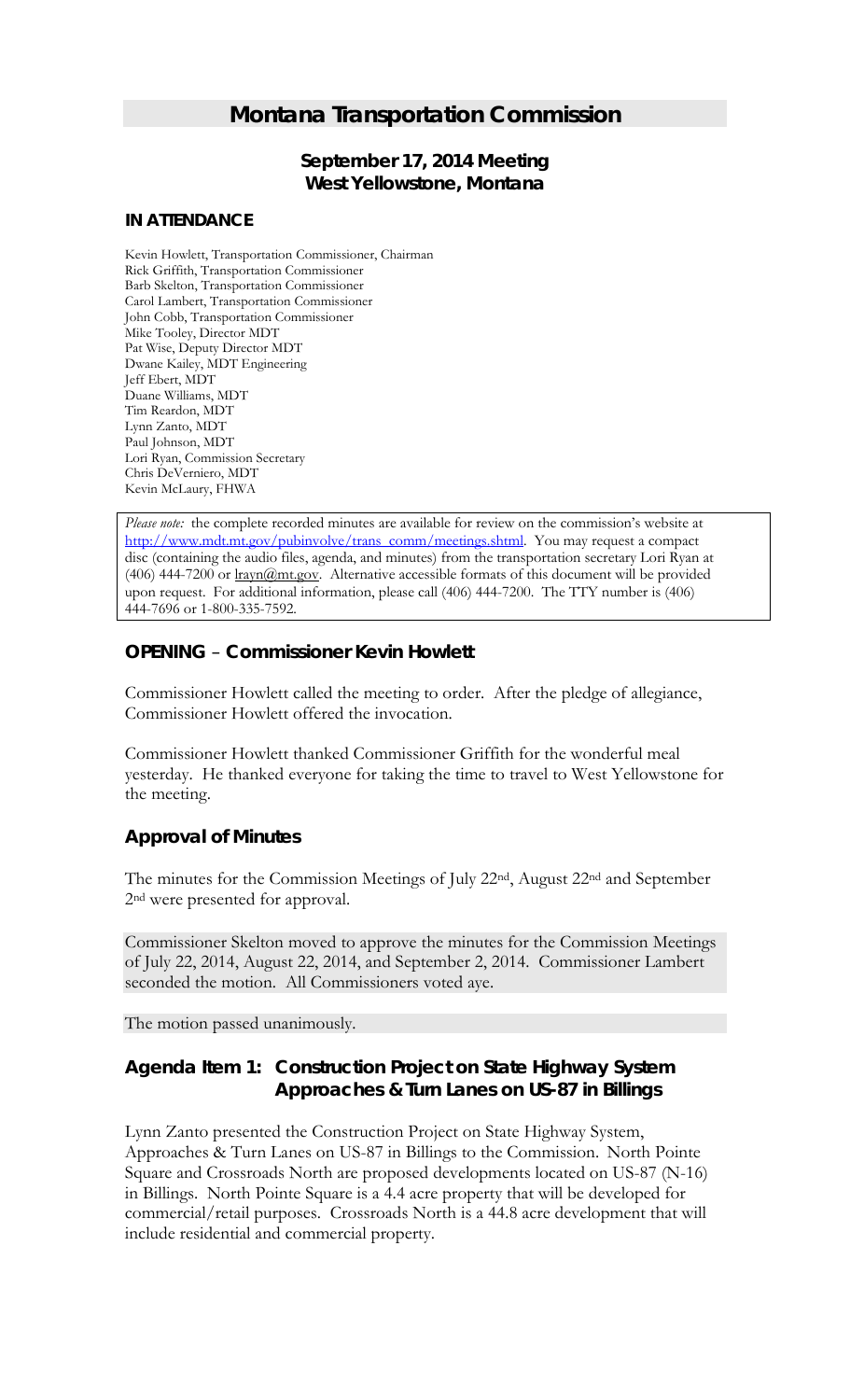The developers (for North Pointe Square and Crossroads North) have requested two new approaches to US-87 (N-16) that will provide access to both developments. In addition to these approaches, a traffic analysis report recommends that northbound left-turn lanes be added to US-87 for each new approach.

The city of Billings has provided preliminary plat approval to North Pointe Square. Additionally, MDT headquarters and Billings District staff have reviewed and concur with the recommended improvements.

North Pointe Square and Crossroads North will provide 100 percent of project funding and will be required to complete MDT's design review and approval process (to ensure that all work complies with MDT design standards).

*Summary:* North Pointe Square and Crossroads North, mixed-use developments that include residential and commercial land uses, are requesting two new approaches on US-87 (N-16) in Billings. To mitigate the impact of these new approaches, developers are proposing to add northbound left-turn lanes (to US-87) at each new approach.

MDT staff recommends the Commission approve North Pointe Square and Crossroads North's proposed improvements to the state highway system, pending concurrence of MDT's Chief Engineer.

Commissioner Skelton moved to approve the Construction Project on State Highway System, Approaches & Turn Lanes on US-87 in Billings. Commissioner Griffith seconded the motion. All Commissioners voted aye.

The motion passed unanimously.

## *Agenda Item No. 2: Local Construction Project on State Highway System - City of Shelby Storm Drain Improvement*

Lynn Zanto presented the Local Government Construction Project on State Highway System, City of Shelby Storm Drain Improvement to the Commission. Under MCA 60-2-111 "letting of contracts on state and federal aid highways," all projects for construction or reconstruction of highways and streets located on highway systems and state highways, including those portions in cities and towns, must be let by the Transportation Commission. This statute exists to ensure the safety of our system, protect transportation investments, and encourage better coordination of state and local infrastructure improvements.

The city of Shelby is planning a community storm-water improvement project that will also improve and accommodate drainage along US-2 (N-1) and MT-67 (P-67), both MDT-owned and maintained routes. The majority of the project will address community drainage needs and will be funded through various sources, including a Treasure State Endowment Program grant and storm-water utility bonding.

Per MDT's Storm Drain Policy, MDT may participate in local storm drain projects provided MDT's cost does not exceed the benefit the system will provide to the highway system. MDT has estimated the cost of the benefits to US-2 and MT-67, and has agreed to cost-participate in the city's project in the amount of \$277,900. All other project costs are the city's responsibility. Total cost of the project is estimated at just over \$7 million.

For the segments along US-2 and MT-67, the project will install new curb and gutter (at spot locations), drop inlets, aprons, and lateral connections to the trunk line, and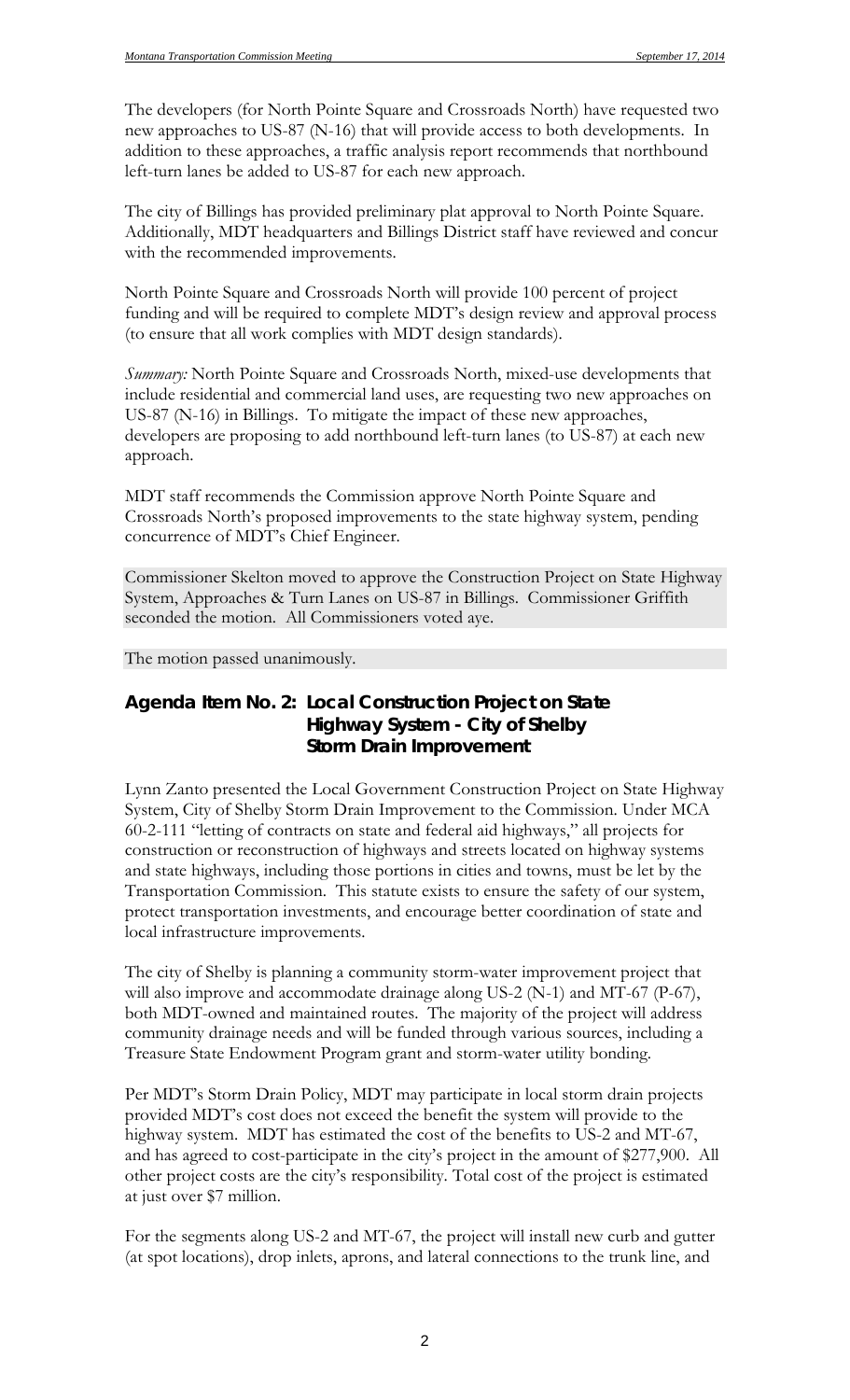will make culvert and ditch adjustments. The approximate area of impact along US-2 will be from RP 278.8 to 279.9 and along MT-67 between RP 0.4 to 0.7.

The city of Shelby will administer the project and will utilize consultant services and contractors for design and construction. MDT staff has developed a funding and maintenance agreement with the city describing roles and responsibilities of each party and requiring the city to meet MDT standards and specifications. MDT must approve all plans before the city advertises the contract and will monitor the construction within MDT right-of-way.

*Summary:* The city of Shelby is proposing a \$7 million community storm-water improvement project that will benefit segments of US-2 (N-1) and MT-67 (P-67). Per MDT's Storm Drain Policy, MDT has developed a funding and maintenance agreement with the city for the portions of the project that will benefit MDT's facilities. MDT has estimated the cost of the benefits to US-2 and MT-67 and has agreed to cost-participate in the city's project in the amount of \$277,900.

Staff recommends the Commission approve the modifications to the state highway system and delegate its authority to the city of Shelby to award a storm drain improvement project, pending concurrence of MDT's Chief Engineer.

Commissioner Lambert moved to approve the Local Construction Project on State Highway System, City of Shelby Storm Drain Improvement. Commissioner Griffith seconded the motion. All Commissioners voted aye.

The motion passed unanimously.

### *Agenda Item No. 3: Enhancement Projects on MDT Right of Way Jefferson School Walks - Glendive*

Lynn Zanto presented the Enhancement Projects on MDT Right of Way, Jefferson School Walks - Glendive to the Commission. The Transportation Commission approves Community Transportation Enhancement Program (CTEP) projects that are located on or adjacent to state-designated streets and roads. CTEP projects are funded with the enhancement set-aside of the Surface Transportation Program, which is allocated by population to Montana's local and tribal governments. Communities select projects to fund with their allocations and provide the required non-federal match. The program is based on an agreement between MDT and Montana local and tribal governments.

MDT is asking the Commission to approve the design and construction of a concrete sidewalk and curb and gutter in Glendive along the west side of Jefferson School Road (U-5001) adjacent to the Jefferson Elementary School. The 6-foot wide sidewalk would cover 2,400 square feet and the curb and gutter 400 lineal feet.

The total estimated cost for this project is approximately \$55,000. Including this project, Dawson County will have obligated all of the \$437,974 made available over the life of the CTEP program.

*Summary:* MDT is requesting Commission approval for a CTEP project with an estimated total cost of approximately \$55,000. The state will perform a final review of this project to ensure substantial compliance with project plans, specifications, and estimates.

The proposed project has been prioritized through the respective local government processes and is consistent with the policy direction established in TRANPLAN-21.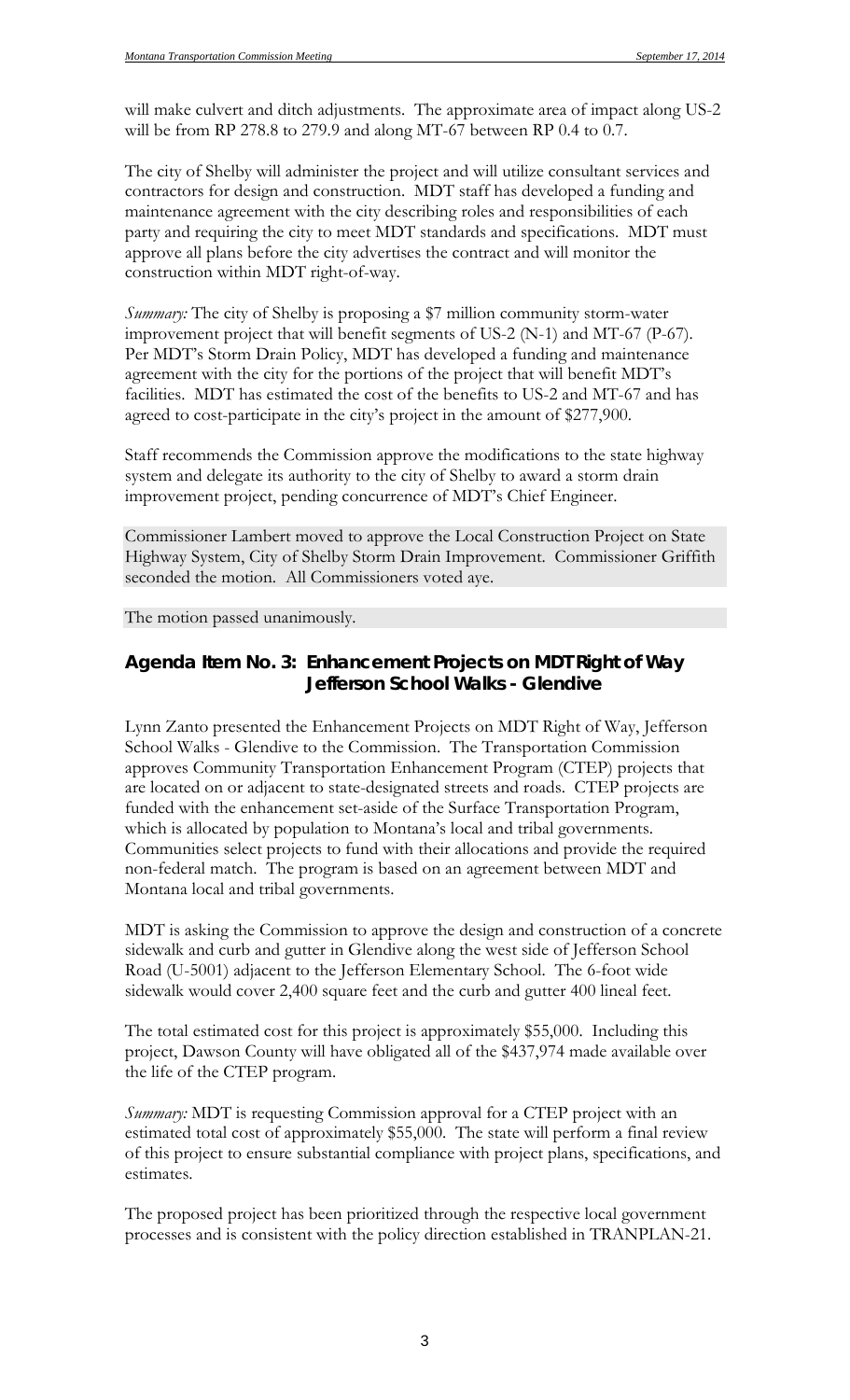Specifically, traveler safety and bike/pedestrian features will be enhanced with the addition of this project to the CTEP program.

Staff recommends that the Commission approve the addition of this project to the program.

Commissioner Lambert moved to approve the Enhancement Projects on MDT Right of Way, Jefferson School Walks - Glendive. Commissioner Skelton seconded the motion. All Commissioners voted aye.

The motion passed unanimously.

### *Agenda Item No. 4: Highway Safety Improvement Program Centerline Rumble Strip Safety Improvements Districts 2&3*

Lynn Zanto presented the Highway Safety Improvement Program, Centerline Rumble Strip Safety Improvements, Districts 2&3 to the Commission. The Highway Safety Improvement (HSIP) Program makes federal funding available to states to assist with the implementation of a data-driven and strategic approach to improving highway safety on all public roads. In Montana, the primary focus of the HSIP program involves identifying locations with crash trends where feasible countermeasures exist and prioritizing work according to benefit/cost ratios.

MDT is proposing an HSIP project to add centerline rumble strips on corridors in the Butte and Great Falls Districts (see Attachment A for specific route and reference point information). Each corridor will be evaluated for appropriate locations where centerline rumble strips could help reduce cross-over incidents (such as head-on and opposite direction sideswipe collisions).

*Summary:* MDT is asking the Commission to approve the addition of a centerline rumble strip project to the Highway Safety Improvement Program (specific locations listed on Attachment A). The proposed project is consistent with the goals and objectives identified in the Performance Programming (P3) Process – as well as the policy direction established in TRANPLAN-21. Specifically, traveler safety will be enhanced with the addition of this project to the HSIP program.

The estimated total project cost is approximately \$3,423,000.

Staff recommends that the Commission approve the addition of this project to the program.

Commissioner Howlett asked Lynn to explain the APM Legend on the map. The APM is "accidents per mile". Dwane Kailey said with the severity of these crashes obviously drifting to the left on the roadway, all it takes is one accident per 10 miles to benefit cost rumble strips. The Legend is showing each and every location where you have at least one accident per 10 miles. So the benefit cost is there to install the centerline rumble strips. We graduated the color – green, blue, orange, red for higher crash rates. Commissioner Howlett said it seems like we're going to be doing a lot of centerline rumble strips. Dwane said that is absolutely correct. This map shows throughout the state there are a multitude of corridors that would benefit and improve driver safety by installing centerline rumble strips just as we saw on US 191 yesterday.

Commissioner Howlett said part of our discussion yesterday involved ice buildup in the center lanes, could you explain that. Dwane Kailey said our maintenance force does a very good job of removing snow and ice. We have ice slicers, salt/sand mixtures, mag chloride, you name it; we have a multitude of tools to remove ice.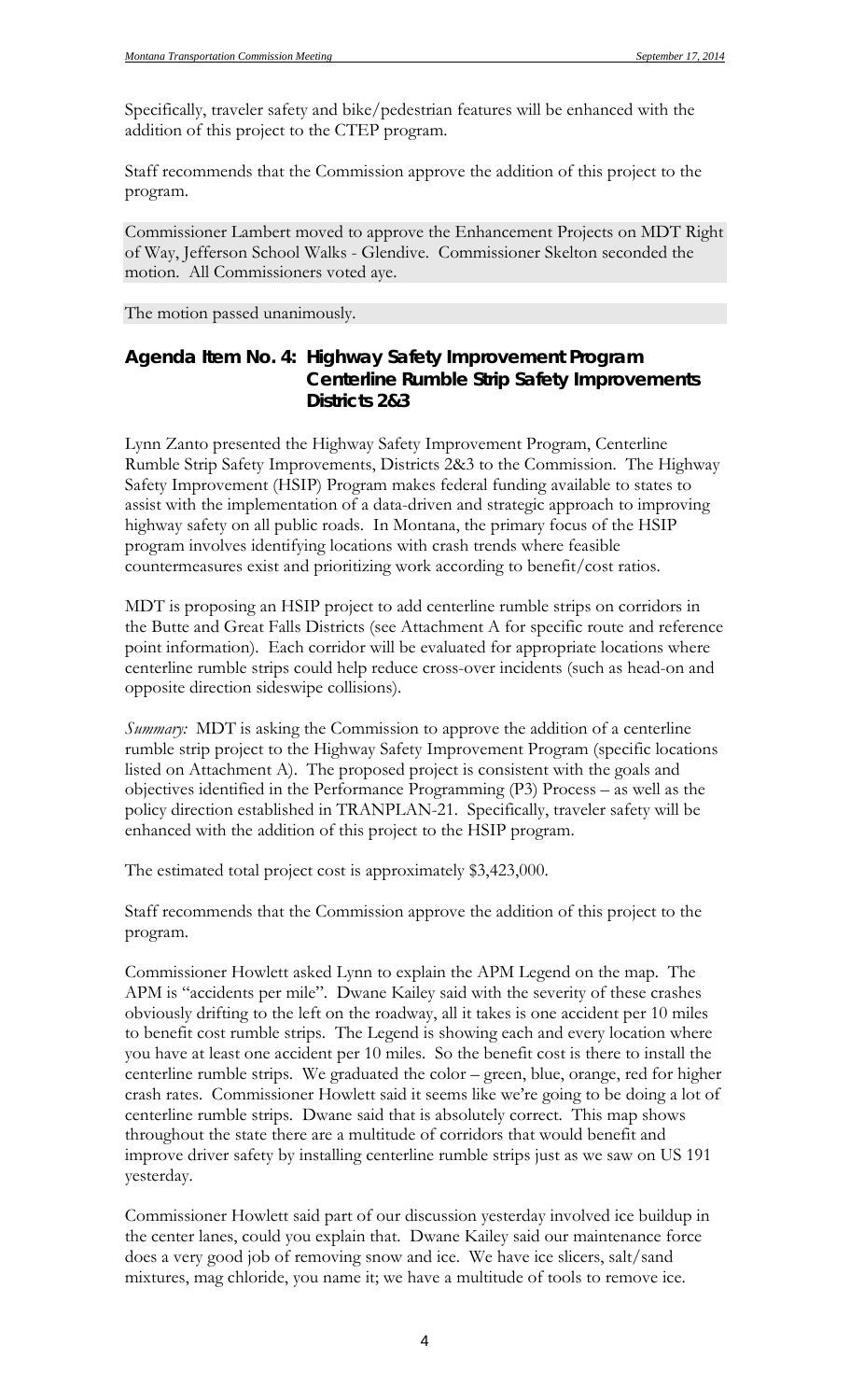Typically with the centerline rumble strips, any vehicle impacting those will tend to beat that snow and ice out of there as well. So I have full faith that our maintenance crews will be able to keep that snow and ice out.

Commissioner Howlett said another concern they had heard over the years is the issue of noise particularly in residential areas. How is that addressed? Dwane Kailey said Lynn mentioned that while we're identifying these corridors and as we develop these projects, we will be doing public involvement and assessing the corridor. In urban or higher residential areas, we will look at removing or not installing center rumble strips to avoid noise impacts to the local residents.

Commissioner Skelton asked about the cost per mile. Lynn Zanto said she didn't have the cost per mile but the overall estimated cost is \$3.4 million. When we get into project development it will be per mile. We can get that detail to you if you like.

Commissioner Cobb asked how the project would divide District 2 from District 3. Lynn Zanto said we are taking one district at a time which makes sense because of the way the roads divide in certain locations. The intent is to go district by district. Commissioner Griffith asked if the cost comes out of the Maintenance Fund of each District. Lynn Zanto said the dollars come from our Highway Safety Improvement Program which is federal funding specifically for safety to address our top related deficiencies. Commissioner Cobb asked about the sequencing. Dwane said our hope is to get these out in the subsequent year, so our plan is to try to get these out on the ground next summer. Based on public input and issues that we may not be aware of some of them may get delayed but our intent is to get them out next year. Dwane said we want to look at is contractor availability. We haven't done projects this large and we don't know what our contractor availability is going to be. Commissioner Cobb said it is easier for contractors to go right down the line instead of moving around.

Commissioner Howlett asked if this was built into repaving jobs or new jobs. Dwane Kailey said that is correct. As we develop this project we'll look at any projects that are under development in these corridors. If they are under developed, we will add them in but if they are delayed for a couple of years, it is cost effective for us to put them in now even if we are going to repave it in three or four years. It's a huge benefit to get these out there. If we can save even one life on a segment of roadway by having these in for the additional three years, we believe it is in our best interest and the best interest of the public.

Commissioner Griffith moved to approve the Highway Safety Improvement Program, Centerline Rumble Strip Safety Improvements, Districts 2&3. Commissioner Skelton seconded the motion. All Commissioners voted aye.

The motion passed unanimously.

# *Agenda Item No. 5: Bridge Program Projects - Missoula Higgins Avenue and Madison Street Structures*

Lynn Zanto presented the Bridge Program Projects – Missoula, Higgins Avenue and Madison Street Structures to the Commission. MDT's Bridge Bureau reviews bridge conditions statewide and provides recommendations for construction projects to be added to the Bridge Program. At the request of the Bridge Bureau, MDT's Planning Division initiated a Pre-NEPA Planning Study to review the Higgins Avenue and Madison Street bridges in Missoula. Both structures are considered structurally deficient and have decks that are in poor condition.

After a thorough review process (that included extensive outreach to local governmental entities and the public), the study concluded that the most appropriate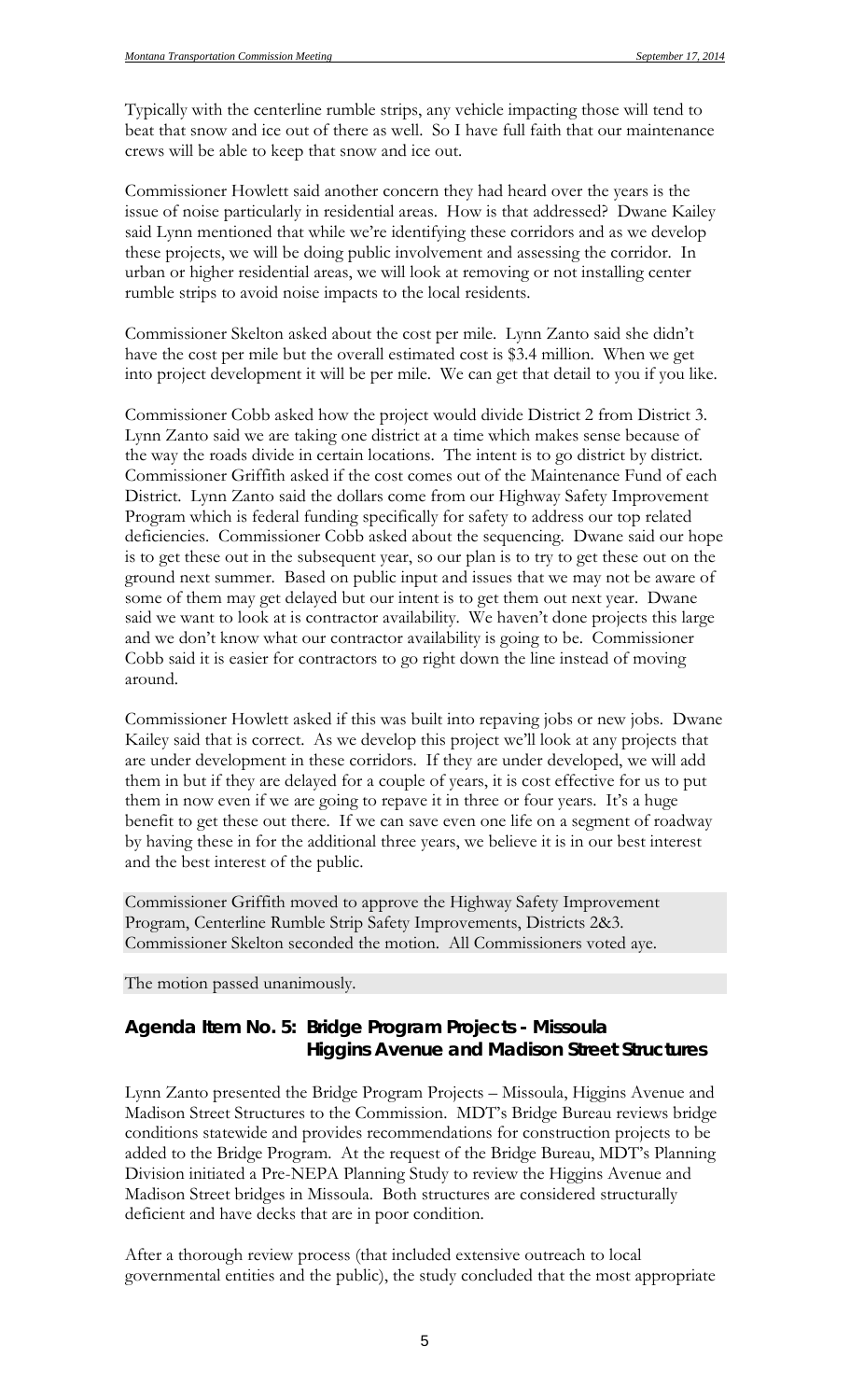improvement option for both structures was major rehabilitation. Thus, MDT's Bridge Bureau is proposing a major rehabilitation project at each location.

As noted previously, local governmental entities support the advancement of these projects. The Missoula Transportation Policy Coordinating Committee (TPCC) gave approval at its meeting on August 19, 2014. Additionally, these projects have been included in the latest amendment to the Missoula Transportation Improvement Program (TIP).

MDT's Bridge Program will fund these projects with Surface Transportation Program (STPB) and National Highway System (NHPB) funds specifically reserved for bridge work.

The total estimated cost for both projects is approximately \$22,822,000.

*Summary:* MDT is requesting Commission approval for two bridge rehabilitation projects in Missoula. The total estimated cost for both projects is approximately \$22,822,000. MDT's Bridge Program will fund these projects with Surface Transportation Program (STPB) and National Highway System (NHPB) funds specifically reserved for bridge work.

The proposed projects are consistent with the goals and objectives identified in the Performance Programming (P3) Process – as well as the policy direction established in TRANPLAN-21. Specifically, roadway system performance and traveler safety will be enhanced with the addition of these projects to the program.

Staff recommends that the Commission approve the addition of these projects to the Bridge Program.

Commissioner Lambert moved to approve the Bridge Program Projects in Missoula, Higgins Avenue and Madison Street Structures. Commissioner Skelton seconded the motion. All Commissioners voted aye.

The motion passed unanimously.

### *Agenda Item No. 6: Speed Limit Recommendation MT 16 – Culbertson South*

Dwane Kailey presented the Speed Limit Recommendation, MT 16 – Culbertson South to the Commission. This was based on an internal request. We have reviewed the accident history, traveling speeds, character of the roadway and at this time we are recommending the following:

A 25 mph speed limit beginning at the intersection with US 2 and continuing south along Broadway Street and then east on 1<sup>st</sup> Street North to station  $234+00$ , project F 273(10) (50' east of the intersection with 3<sup>rd</sup> Avenue East), an approximate distance of 2,500 feet.

A 35 mph speed limit beginning at station 234+00, project F 273(10) and continuing east to station 226+00, an approximate distance of 800 feet.

A 45 mph speed limit beginning at station 226+00, project F 273(9) and continuing southeast to station 209+00, an approximate distance of 1,700 feet.

A 55 mph speed limit beginning at station 209+00, project F 273(9) and continuing southeast to station 189+00, an approximate distance of 2,000 feet.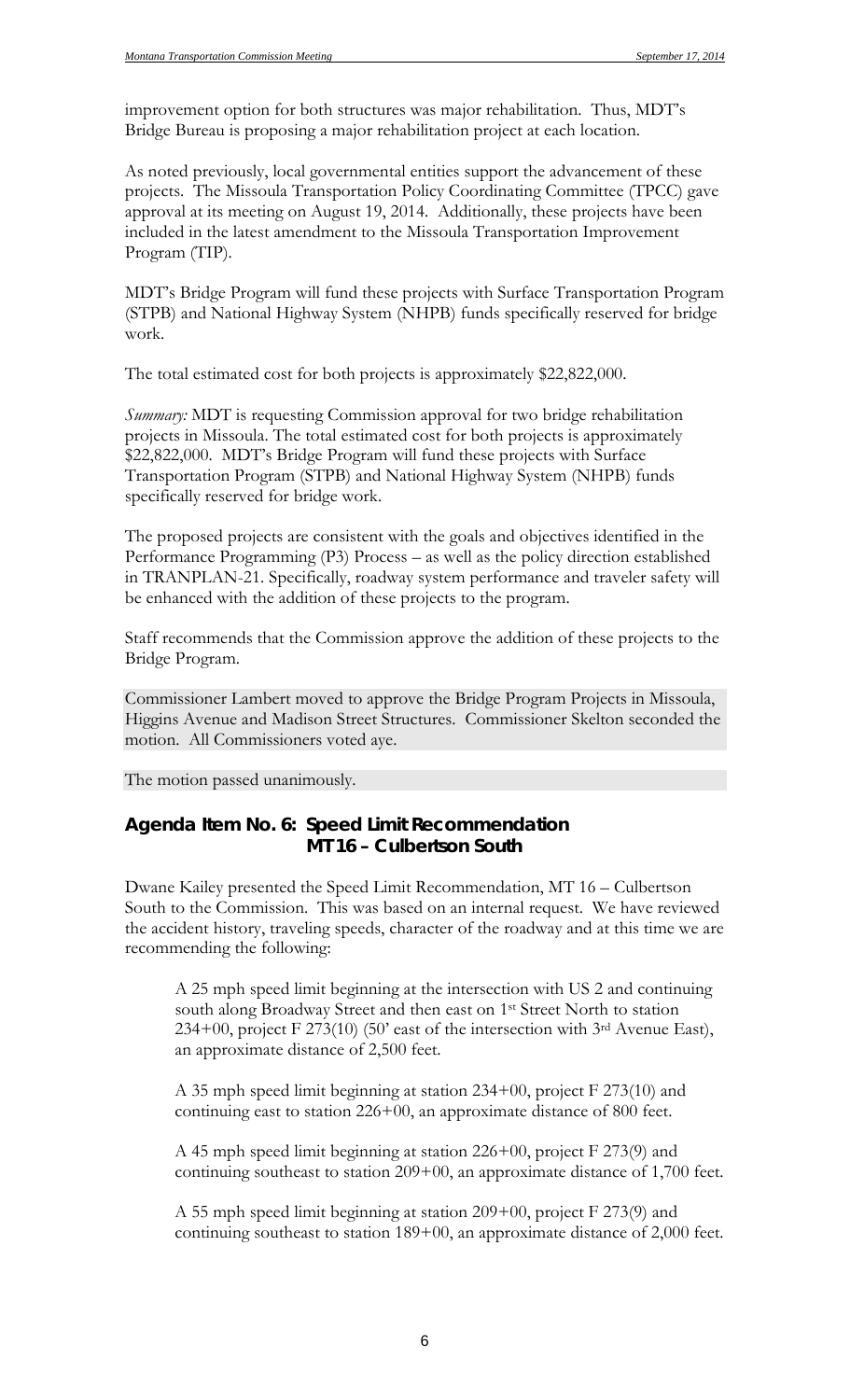We presented this to the city of Culbertson and their letter of concurrence is attached. We've also included the citation data in this report for your information. The department recommends approval.

Commissioner Lambert moved to approve the Speed Limit Recommendation for MT16 – Culbertson South. Commissioner Griffith seconded the motion. All Commissioners voted aye.

The motion passed unanimously.

### *Agenda Item No. 7: Speed Limit Recommendation US 212 – Yellowstone Park Wyoming State Line*

Dwane Kailey presented the Speed Limit Recommendation, MT 212 – Yellowstone Park, Wyoming State Line to the Commission. This was based on a request by Park County. With the reconstruction of 212, Cook City suggested the 55 mph to replace an existing 35 mph speed zone. We have looked at the roadway culture, accident history, traveling speeds and at this time we are recommending the following:

A 45 mph speed limit beginning at the northern boundary of Yellowstone National Park and continuing east to station 3590+00, an approximate distance of the 2,200 feet.

A 35 mph speed limit beginning at station 3590+00, project F HD 59 and continuing east to station 3581+00 (300' west of Grizzly Lodge Road), an approximate distance of 900 feet.

Maintain the statutory 25 mph speed limit encompassing Silver Gate's urban district.

A 35 mph speed limit beginning at station 3567+00, project F HD 59, and continuing east to station 3558+00, an approximate distance of 900 feet.

A 45 mph speed limit beginning at station 3558+00, project F HD 59 and continuing east to station 3444+00, an approximate distance of 2.16 miles.

A 35 mph speed limit beginning at station 3444+00, project F HD 59 and continuing east to station 3434+00 (300' west of Montana Street), an approximate distance of 1,000 feet.

Maintain the existing statutory 25 mph speed limit encompassing Cooke City's urban district and the 35 mph and 55 mph speed limits east of Cooke City as previously approved.

We presented this to Park County and their letter of concurrence is included along with a map. The department recommends approval.

Commissioner Skelton moved to approve the Speed Limit Recommendation for MT 212 – Yellowstone Park, Wyoming State line. Commissioner Lambert seconded the motion. All Commissioners voted aye.

The motion passed unanimously.

## *Agenda Item No. 8: Speed Limit Recommendation MT 37 – Rexford Area, MP 59-64*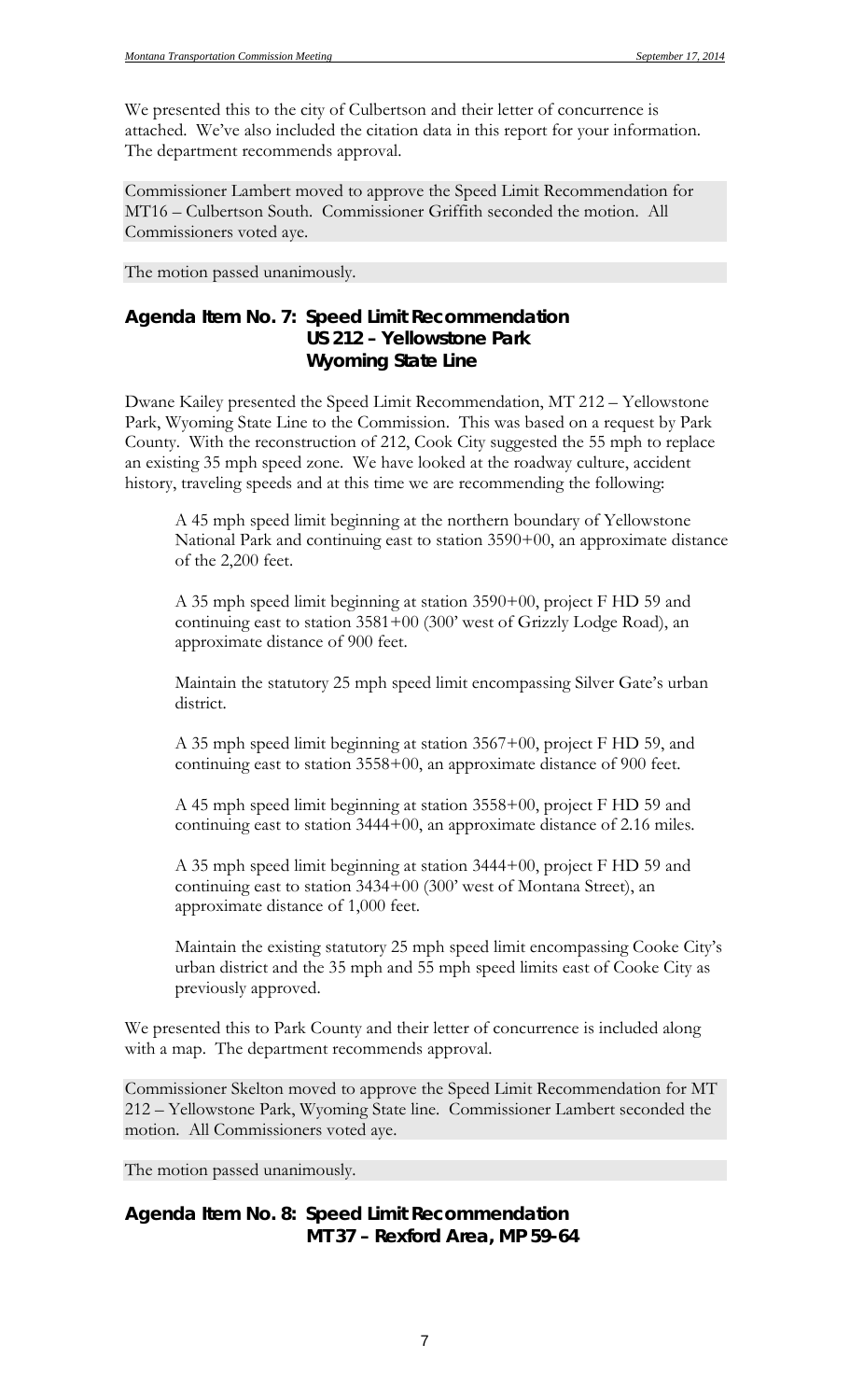Dwane Kailey presented the Speed Limit Recommendation, MT 37 – Rexford Area, MP 59-64 to the Commission. This was requested by Lincoln County. We have reviewed the accident history as well as the traveling speeds. At this time we are recommending the reduction of the posted speed limit to 60 mph beginning 800 feet south of the intersection with Pinkham Creek Road and continuing northeast to station 484+00, project FAP 137-B(1), an approximate distance of 7.75 miles. We have presented this to Lincoln County and their letter of concurrence is attached.

Commissioner Skelton moved to approve the Speed Limit Recommendation for MT 37 – Rexford Area, MP 59-64. Commissioner Lambert seconded the motion. All Commissioners voted aye.

The motion passed unanimously.

#### *Agenda Item No. 9: Speed Limit Recommendation US 89 – Neihart*

Dwane Kailey presented the Speed Limit Recommendation, US 89 – Neihart to the Commission. This was requested by the Mayor of Neihart. We have reviewed the traveling speeds, the accident history and the roadway culture. We presented Neihart with two options. One is no change and the second is the following:

A 45 mph speed limit beginning at station 1409+00, 1,100 feet north of milepost 36, approximately a distance of 3,100 feet, transitioning to 35 mph traveling a distance of approximately 3,500 feet, then transitioning to 45 mph a distance of approximately 1,800 feet.

We presented the two options to the community of Neihart and they were in concurrence with option 2. It is in conformity with our Engineering recommendation, therefore, we present it to the Commission for your approval.

Commissioner Cobb moved to approve the Speed Limit Recommendation for US 89 – Neihart. Commissioner Lambert seconded the motion. All Commissioners voted aye.

The motion passed unanimously.

### *Agenda Item No. 10: Speed Limit Recommendation US 2 – Intersection with MT 40 to West Glacier*

Dwane Kailey presented the Speed Limit Recommendation, US 2 – Intersection with MT 40 to West Glacier to the Commission. This was based on a request from Flathead County. We have looked at the traveling speeds, accident history, and the roadway culture. At this time we are making the following recommendation:

Between MT 40 and Columbia Falls there is no recommended change.

Between the communities of Columbia Falls to Hungry Horse to Coram there is no recommended change.

In the Community of Hungry Horse we are recommending a reduction to a 45 mph speed limit beginning at station 118+00, project RF 1-2(10) (350' east of the Flathead River Bridge) and continuing east to station 191+00 (600' east of the Hungry Horse Dam Road), an approximate distance of 7,300 feet.

Through Coram we are recommending a 50 mph speed limit beginning at station 312+00 (500' west of Selville Road) and continuing east to station 338+00, an approximate distance of 2,600 feet.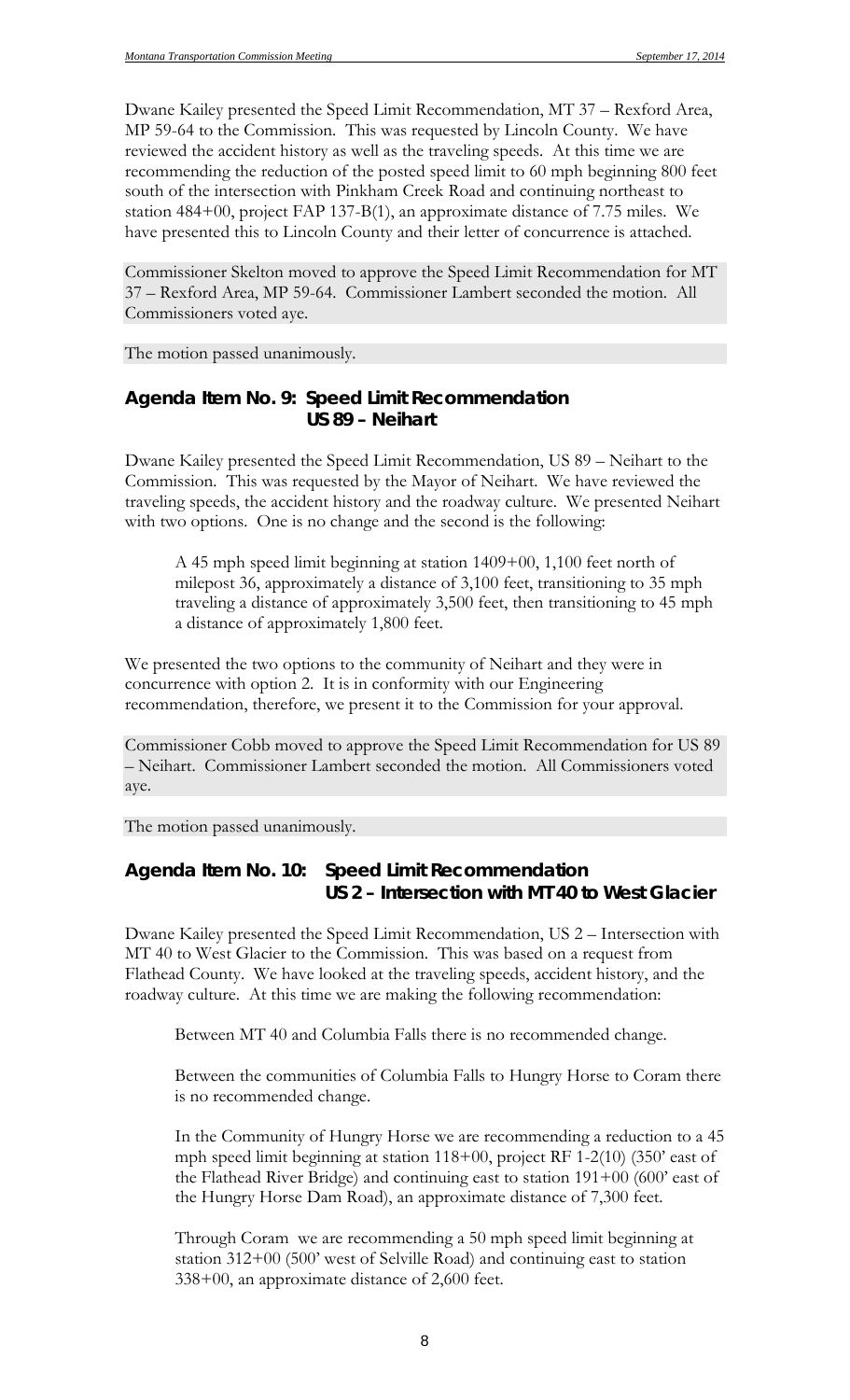From Coram to West Glacier we are recommending the following: Currently a seasonal 45 mph speed limit is in place with a non-seasonal 60 mph speed limit. We are recommending the elimination of the seasonal 45 mph speed limit between the months of May 15th and September 15th as well as a 45 mph speed zone beginning at station 670+00, 1,100 feet west of the intersection of the Going to the Sun Highway, and continuing east an approximate distance of 3,400 feet.

We have presented this recommendation to Flathead County and their concurrence is attached. We included maps of the various segments for your review and approval.

Commissioner Howlett said he had asked this to be held up until he had an opportunity to meet with Flathead County. That did not get done but as long as they were okay with it then he was okay with it. He was concerned about the accordion effect and the volume particularly in the summertime. He was in agreement with Flathead County.

Commissioner Griffith moved to approve the Speed Limit Recommendation for US 2 – Intersection with MT 40 to West Glacier. Commissioner Lambert seconded the motion. All Commissioners voted aye.

The motion passed unanimously.

### *Agenda Item No. 11: Speed Limit Recommendation US 2 – Culbertson West*

Dwane Kailey presented the Speed Limit Recommendation, US 2 – Culbertson West to the Commission. This was generated by an internal request. We looked at the traveling speeds, the accident history, and the culture and nature of the roadway. At this time we are recommending:

A 35 mph speed limit beginning at approximately 50 feet west of 3rd Avenue West and continuing west an approximate distance of 800 feet. Then transitioning to a 45 mph speed limit traveling an approximate distance of 800 feet.

We have concurrence from Culbertson. We are presenting this for your review and approval.

Commissioner Griffith said that's under construction right now. Dwane Kailey said yes in the town of Culbertson but it is nearing completion. Commissioner Griffith said Hwy 2 going west was under construction too and asked if this would be applicable to the new construction. Dwane said yes.

Commissioner Lambert moved to approve the Speed Limit Recommendation for US 2 – Culbertson West. Commissioner Skelton seconded the motion. All Commissioners voted aye.

The motion passed unanimously.

## *Agenda Item No. 12: Speed Limit Recommendation US 89 – Armington Junction*

Dwane Kailey presented the Speed Limit Recommendation, US 89 – Armington Junction to the Commission. At the last Commission meeting you said you were interested in a temporary speed limit. Staff performed a speed study, looked at the traveling speeds, the accident history, as well as the roadway culture. This is a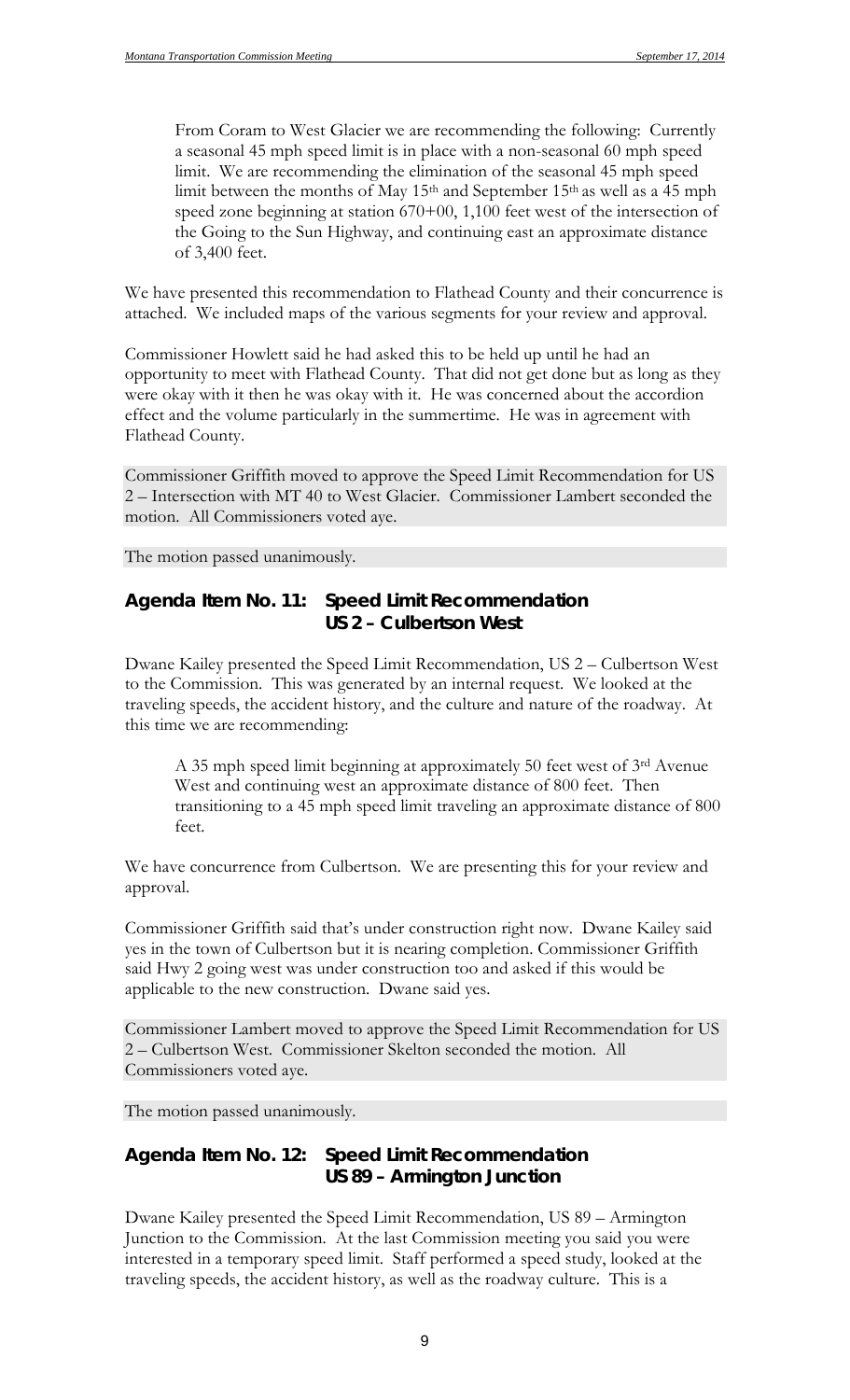challenging area because of the intersection as well as the junction with the Rest Area and a scale site. Based on all those factors we are recommending a reduction in the posted speed limit to 55 mph beginning at station 16+00 approximately 1,600' west of the intersection with US 89 and continuing east an approximately distance of 3,300 feet.

We have presented this to Cascade County and their letter of concurrence is included. The department recommends approval.

Commissioner Howlett said he appreciated the department getting this done. That is a dangerous piece of roadway. Thank you for the expeditious work on it. Commissioner Skelton asked if the 55 mph speed zone stopped at the blinking light. Dwane Kailey said he did not know. Commissioner Skelton asked if it went across the bridge. Dwane Kailey said, with the distance being 3,300 feet, I would think so.

Commissioner Cobb moved to approve the Speed Limit Recommendation for US 89 – Armington Junction. Commissioner Lambert seconded the motion. All Commissioners voted aye.

The motion passed unanimously.

#### **Discussion – Valley Center Road Interim Speed Limit**

Commissioner Griffith asked Jeff Ebert if he would give the Commission a report on the Valley Center public meeting. He had heard there were issues with people wanting the speed limit lowered.

Jeff Ebert said last night there was a public hearing in Bozeman to talk about the intersection of Valley Spur and Frontage Road on the north and Valley Spur and Valley Center on the south. There were about 115 people at the meeting. It was held at a Motel in Bozeman that luckily had enough room to accommodate all those people. The majority of people who spoke at the meeting were not in favor of closing the Valley Center Spur.

There were two recommendations: (1) to close Valley Center Spur roadway where there would be no connection between the Frontage Road on the north and Valley Center on the south, and (2) to put in traffic signals on both intersections, north and south. The tricky part of that is the close proximity to the railroad crossing and the traffic signal would have to be synchronized, which is an additional cost but safety is very important in that location.

An organized group of Citizens for a Better Bozeman were there in full force and coached very well. They indicated to our staff that they were not in favor of the department's recommendation. There were a couple of officials there: Representative Kerry White, in addition to Ryan Zinke who is running for Congress.

One of the options they came up with, perpetrated by the local group, was to lower the speed limit to 45 mph. Currently the speed limit if 60 mph through that area. Their recommendation is to change the speed limit. Another option was to remove the turn lane. Right now the turn lane is causing some site distance problems for the people on Valley Spur heading north. The site distance with that right turn lane is causing some restrictions and was the cause of the crashes that ended up in a couple of fatalities.

Basically that is what was presented and discussed. The meeting lasted about two hours. There were two media folks there. Lori has a link to the on-line meeting if you want to watch that.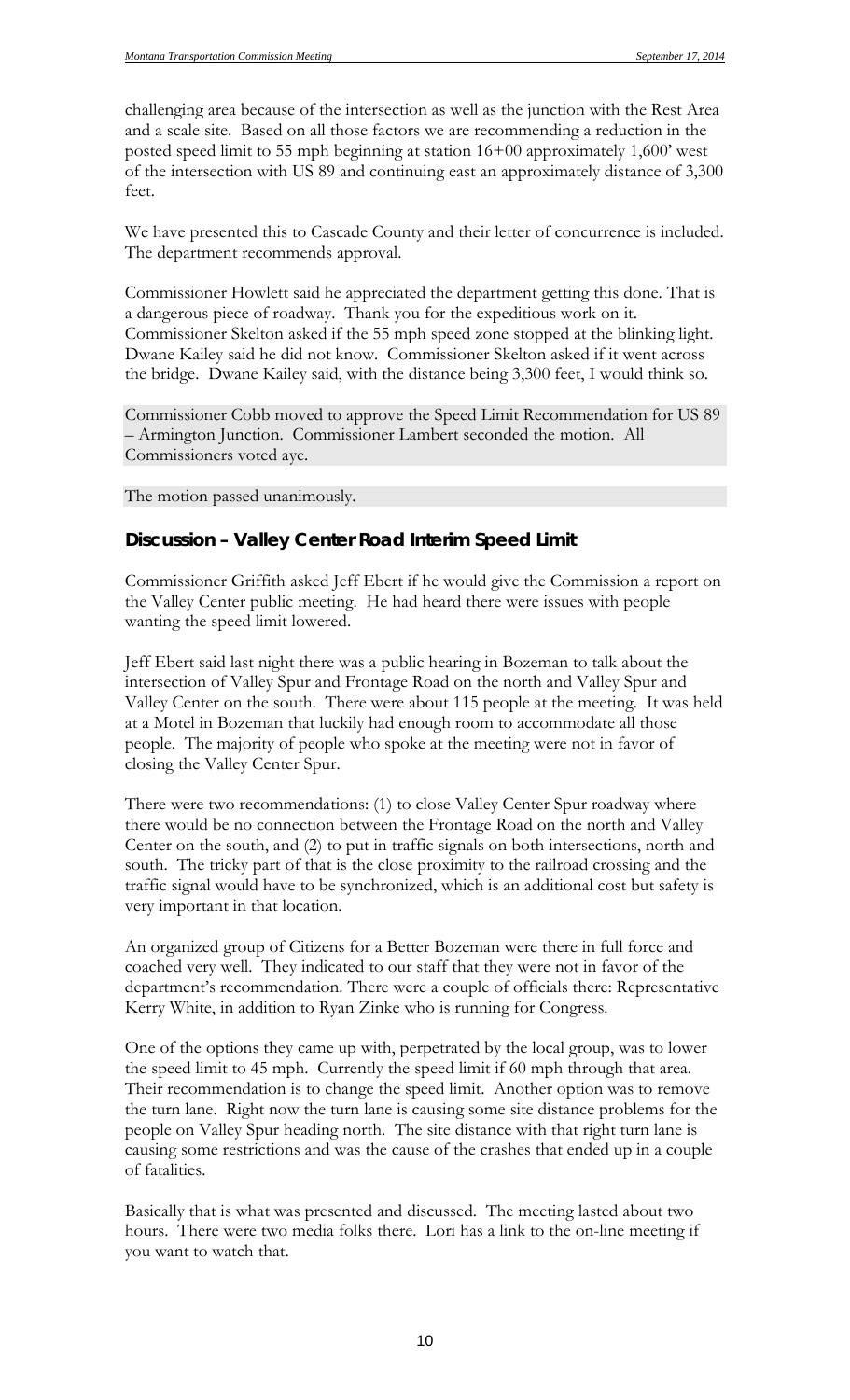Commissioner Griffith asked if the public meeting had changed any thought process about what needs to happen there. Jeff Ebert said there was a lot of emotion at the meeting. The parents of two of the folks killed at that intersection did come up and say they wanted to see the department do something at that location. We have looked at that intersection with our study and our recommendation was based on the engineering out there but as you all know, life isn't always just engineering and emotion does play into this. We would like to propose a new recommendation. The comment period has not ended yet and is open through October. I think it is incumbent on us to go through all those comments in detail and make a recommendation one way or the other. Safety is prime at that intersection.

Commissioner Griffith agreed that is the right plan. You guys are doing it the right way. My concern is that, while we're taking that under consideration, maybe we could have a temporary speed reduction in that area. Jeff Ebert said that is a discussion we need to take up with the engineering staff and the Director's office. Commissioner Griffith asked if that could be done by the next meeting. Jeff Ebert said I don't know when the next meeting is scheduled but the comment period is still going to be open. Commissioner Griffith said we'd all have egg on our face if we had another accident there while we're studying it. The worst thing that could happen is we put the speed limit back to where it was after your study if that was the recommendation. There are so many complicated issues with the railroad involved and the short staging area for vehicles and lack of turn lanes. You can't just throw money at it, good engineering thought has to be involved. I realize that takes time but I'm concerned that we need to do something in the interim to prevent something bad from happening while that process is going on.

Director Tooley said Dustin Rouse was at that meeting and I've instructed him to give me his engineering effort tomorrow. So we're moving fast on this but we need to get everything on the table to look at. There are also two legal actions against the department going on right now regarding that location and we need to be very cognizant of that also. Commissioner Howlett concurred with Commissioner Griffith and said something needs to be done sooner than later. Our failure to do something adds weight to people's confidence in our ability to honestly address their concerns. It seems to me there must have been overwhelming support for a reduction in the speed limit. The people who use it were obviously the people who were there. I think it is something we should take up expeditiously on an interim bases. Perhaps by the next conference call we could deal with that. I don't want this to drag out for months. Let's tighten it down right now; it serves the traveling public's safety issues. At least it shows our responsiveness to the issue on a more immediate basis.

Commissioner Lambert asked if the County Commissioners could impose an interim speed limit. Tim Reardon said the county can request that the department do a windshield study with the traffic engineer from the Butte District and a representative from the county usually Public Works or Engineering. They would drive the route, examine the roadside culture, take a look at traffic volumes and all of the things that go into a long-term engineering study and try to make a "windshield" determination on whether or not the speed limit should be temporarily decreased or stay the same. To the best of my knowledge I'm not sure the county has engaged to that extent at this intersection. The County Transportation Plan has looked at this intersection in the past and my understanding is that it was not a priority on their list for action. Now that study may be a couple of years old. Commissioner Lambert said she was trying to think of what could be a quick as possible. Tim Reardon said the department could do it but you still want to get the local authority engaged by having the county ask the department to conduct the study. Jeff's people can do that relatively quickly. It still has to come back here to get approved.

Commissioner Howlett said what if the Commission gave the department the discretion to institute a windshield study and corrective action on an interim basis.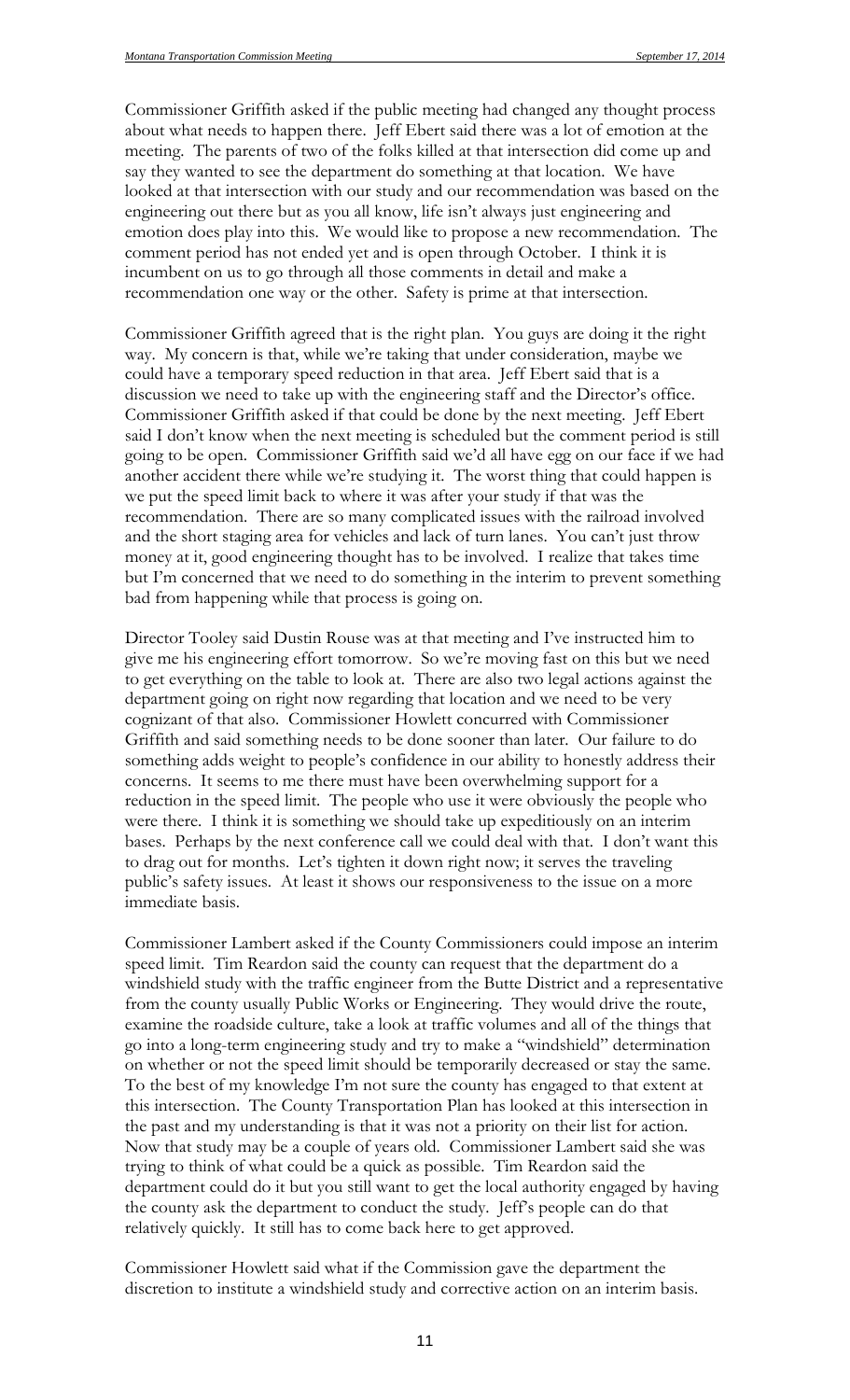Tim Reardon said they could do that but you also need to make contact with the county and ask them to concur in the Commission's request to do an engineering study. It's still going to involve some level of traffic engineering rather than simply driving the road. The traffic engineer will have to employ their judgment and make a recommendation. Engineer Daniel Bolan, Traffic Safety Bureau, gave us the traffic volumes so we know the ADT on Secondary 205 is upwards of 10,000 cars per day. The engineer who goes out will have to determine what the impact of dropping the speed would be on the traffic movement. They're going to have to make an engineering judgment about the impact it will have on that intersection for people making left turns off Valley Center Spur to head towards Belgrade because it's a through-way – Secondary 205 is through traffic in both directions. That's where the most recent fatalities have occurred with left-turning movements off of Valley Center heading west towards Belgrade. I don't know what the impact would be to create the gaps people need to make left turns.

Commissioner Howlett asked the department to do the windshield study and report back at our next conference call with the expectation that we're going to take some action if it needs to be taken. Tim Reardon added that they needed to contact the county. Commissioner Howlett agreed. We had input from the sheriff but the county had not given us input before we did the speed reduction on Huffine Lane. We want to try to be proactive rather than reactive on this issue.

Director Tooley said the next conference call is six days away. Commissioner Howlett said I'm comfortable with it being the conference call after that if it can't get done in six days. My point is we get it done by conference call rather than waiting for a full meeting. Director Tooley said we are in agreement with that; we want to move on recommendations quickly but at the same time we don't want to get ahead of either the public or engineering. For every action there is a reaction and we certainly don't want to set up another hazardous situation. We will get on this right away. We'll brief you on the conference call to let you know where we're at.

For the purpose of this record, the Commission provided direction to the department to work with the county to look at an interim study to address the safety issues on that particular roadway.

Kevin McLaury said when the new Belgrade Interchange opens it will potentially have some impact on this as well. What you're doing now is very positive and I applaud your efforts. The hope is, when the Belgrade Interchange opens, the traffic at this intersection will be reduced. Commissioner Griffith said he heard the Interchange may be opened as early as December. My point is we have an interim speed right now and take a positive step to try and reduce the safety concerns. If for some reason the opening of the Interchange changes the traffic patterns, it's interim.

### *Agenda Item No. 13: Certificates of Completion June & July, 2014*

Dwane Kailey presented the Certificates of Completion for June & July, 2014, to the Commission. These are presented for your review and approval. The department would ask that you approve the Certificates of Completion.

Commissioner Cobb asked about construction in Glendive. Dwane Kailey said I believe this is one of the projects that filtered in very late in the design phase when we wrapped up the Natural Resources Research Project, the Bakken Study we did in this area. From the Bakken Study we determined that our e-sill, equivalent single-axel loading design for a typical section on these projects was too low and we weren't going to achieve our 20-year design life. So we actually increased the typical section and added a little more asphalt into the project. That was fairly expensive. I believe this one also included a passing lane that we added into the project as well. That is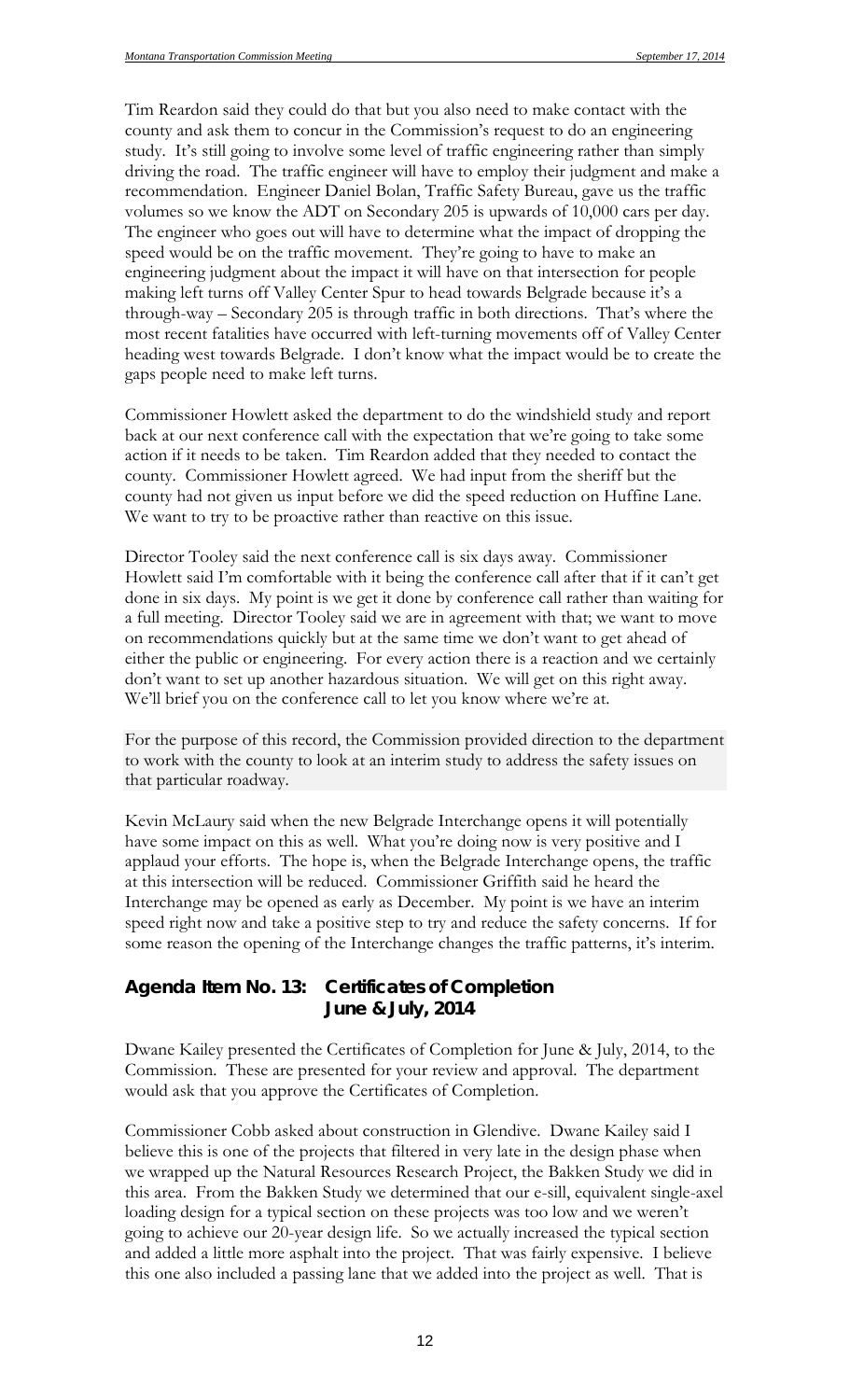the major change on this project. Commissioner Howlett said they don't have any gravel in that area. Dwane Kailey said that is a very big challenge. Commissioner Cobb asked about the Horse Barn … (inaudible) …. Dwane Kailey said he would look into that and get back to them.

Commissioner Howlett said Commissioner Cobb brought up the point about the Commission getting advance notice of the Change Orders. He asked if the department would give that some thought. Director Tooley said he talked to Dwane about looking into that. Commissioner Howlett said it would be good information for the Commission to have.

Commissioner Griffith asked about Wickens Construction. I don't recall what the bid situation was but with that much of Change Order, would it have made a difference if they knew they had to do that much? Dwane Kailey said we did take a look at that before the Change Order and Wickens still would have been the low bidder. Commissioner Griffith said on a \$6 million project that would have been big deal if someone would have known it was coming. Thank you for checking on that.

Commissioner Griffith moved to approve the Certificates of Completion for June & July, 2014. Commissioner Lambert seconded the motion. All Commissioners voted aye.

The motion passed unanimously.

## *Agenda Item No. 14: Project Change Orders June & July, 2014*

Dwane Kailey presented the Project Change Orders for June & July, 2014, to the Commission. There were questions raised by a few of the project engineers with two of the projects. We actually toured one yesterday and the other one, Libby Creek South, was very similar. We are dealing with rock slope blasting which is very challenging to those engineers. At times we run into a change in conditions and we deal with that through Change Orders. Those two projects are very similar.

The second one is Eagle Creek which was another challenging project in the fact that the soils changed. One of the things we're dealing with is we're coming out of a drought, so when we do our soils survey we find dry soils but now we're getting into a little bit of a wetter time in some areas so our subgrades are being saturated when the contractor gets in there. We weren't able to estimate that or engineer that so we end up running into a Change Order to remove the saturated soil and replace it with drier, better soil. That is the issue with Eagle.

Commissioner Griffith said what a good job he did with Change Orders. Since I've been on the Commission, he has done a great job of keeping the Change Orders down. I appreciate your job. I, as well as Commissioner Cobb, are sensitive to Change Orders after the fact.

Commissioner Griffith moved to approve the Project Change Orders for June & July, 2014. Commissioner Skelton seconded the motion. All Commissioners voted aye.

The motion passed unanimously.

## *Agenda Item No. 15: Liquidated Damages NH-HSIP 57-2(24)47*

Dwane Kailey presented the Liquidated Damages to the Commission. We have one project for your consideration. 7 KM East of Windham-East. The contractor was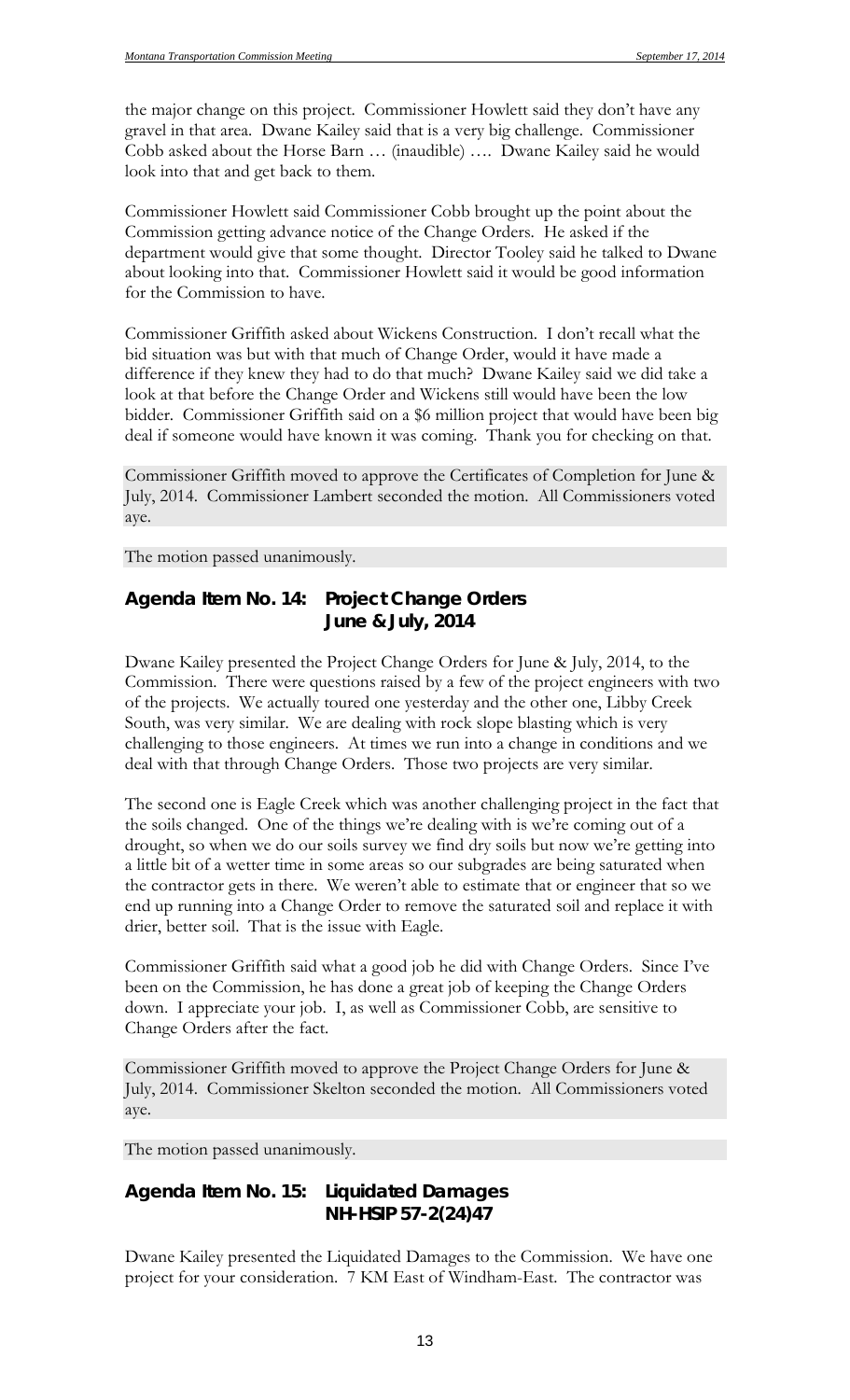Nelcon Inc. They are not disputing the Liquidated Damages. There was a total of 20 days for a total amount of \$116,380. The Commission need do nothing unless they want to adjust the amount. Staff's recommendation is to leave them as is.

Liquidated Damages Stand.

#### *Agenda Item No. 16: Letting Lists*

Dwane Kailey presented the Proposed Letting Lists to the Commission. This is presented for your review and approval. This is for the month of September through February 12<sup>th</sup> with the understanding that, at this time, we have the remainder of the 2014 projects in the TCP as well as what we planned on for the beginning of 2015. We are having the TCP meeting in October and, based on the decisions on that meeting, the Letting List may adjust but any adjustment will be brought to you for your approval. Staff's recommendation is for the Commission to approve the Letting List as presented.

Commissioner Cobb asked if the projects were approved by the Commission. Dwane said these are fully out of the TCP and approved by the Commission. Director Tooley said Browning West is on October 9th. Commissioner Griffith asked if the Belgrade South project was the connection on Jackrabbit Lane. Jeff Ebert said yes. Commissioner Griffith said they drove over the four lane at Four Corners then it turned back to two lanes. That project is scheduled for February 12<sup>th</sup> to continue that four-lane into Belgrade. What has become of the bridge issue? Commissioner Howlett said that is further south. That has been nominated in Red Book. Jeff Ebert said we have nominated that bridge between the two projects on 191 heading south.

Commissioner Griffith moved to approve the Letting Lists. Commissioner Lambert seconded the motion. All Commissioners voted aye.

#### The motion passed unanimously.

### *Agenda Item No. 17: Design Build – Raynolds Pass Rest Area Design Build*

Dwane Kailey presented the Design Build – Raynolds Pass Rest Area Design Build to the Commission. We have added the addendum for this project because we were concerned about delaying this an extra month. We got everything finalized yesterday and handed it out for your review this morning. In short, we originally had three firms submitting. Four Man Builders was determined to be nonresponsive because their technical score was less than 60 points. The next two did submit their price proposals. We reviewed those and at this time we are recommending award to Diamond Construction. They had the highest technical score and the lowest bid price resulting in the best value for the agency. We are recommending award to Diamond Construction in the amount of \$2,390,000. The Engineer's Estimate was \$2, 801,625, so they were below the Engineer's Estimate. We also recommend paying the Stipend to Diamond Construction and Jackson Contracting. To recap we need a motion to award the bid to Diamond Construction and a motion to award the Stipend to Diamond Construction and Jackson Construction.

Commissioner Howlett asked where Raynolds Pass was. Dwane said Raynolds Pass is 40 miles from the Rest Area on US 287 south of Cameron. It is just before you turn to Quake Lake Road up to Raynolds Pass. Commissioner Griffith said Quake Lake is closer. Commissioner Lamberts asked if they needed two separate motions. Commissioner Howlett said yes.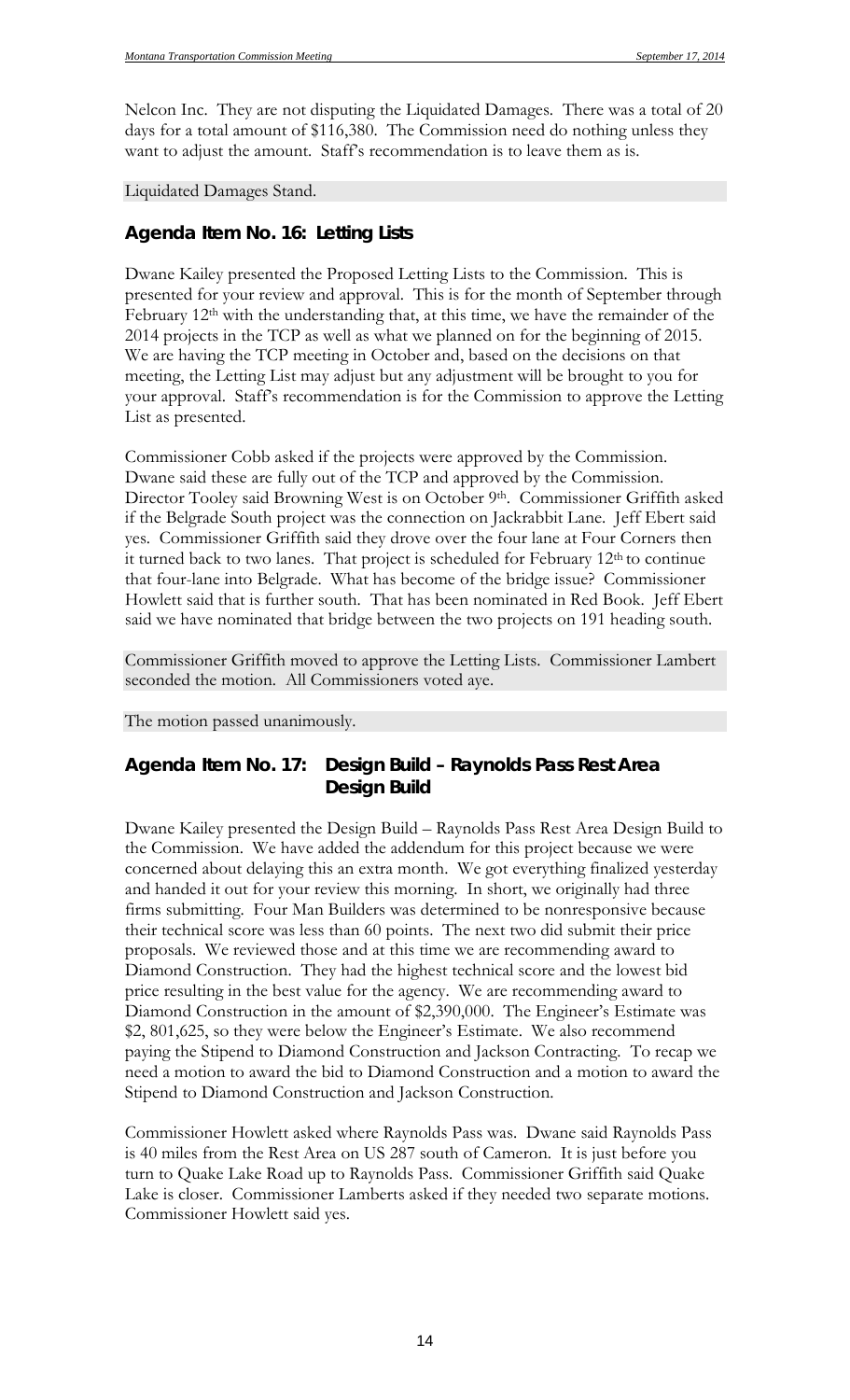Commissioner Lambert moved to approve the Contract for Raynolds Pass Rest Area be awarded to Diamond Construction. Commissioner Griffith seconded the motion. All Commissioners voted aye.

The motion passed unanimously.

Commissioner Lambert moved to approve the Stipend for Raynolds Pass Rest Area to Diamond Construction and Jackson Construction. Commissioner Griffith seconded the motion. All Commissioners voted aye.

The motion passed unanimously.

#### *Public Comment*

No public comment given.

#### *Directors Discussion & Follow-up*

#### *Memorial Highway Designation*

Director Tooley said if you remember you approved the designation of Hwy 287 from the west end of Helena to West Yellowstone as the MIA POW Memorial Highway. On August 21<sup>st</sup> the groups that requested the designation held a Memorial Ride from Helena to West Yellowstone. It was pretty well attended with 300 motorcyclists making the trip. I followed them down. It was a pretty impressive sight and they were very appreciative of your efforts and the efforts of the department to make that happen. That will occur every third Saturday in August until they are tired of doing it.

#### *Montana 500*

We have an interesting situation at Flat Willow Creek that Dwane Kailey will tell you about. I've only been here two years but I've never seen anything like this. Dwane Kailey said this was brought to our attention last week when we had a major rain event. Highway 500 goes between Mosby and Melstone and the majority of it is gravel. It's a low volume roadway but it is very necessary for a few homeowners that need access to services. During the rain event the floodwaters decided to jump the roadway as you can see in the pictures. Our bridge is doing perfectly well and standing where we put it, however, the water is now flowing about 180 feet south of the bridge. So we're using the Emergency Project that the Commission approved last year. We're initiating the design. We are working with the landowner and the county to get temporary access for the landowner. Unfortunately his house is on one side of the creek and a major portion of his ranch/farm is on the other side of the creek. So we're working with the county, the resource agencies and landowner to try and establish some kind of temporary crossing for him. It is our plan to try to actually extend the bridge to go back over the water again and we plan to have that in place before spring runoff.

Commissioner Howlett said rather than put in rip-rap, you're going to extend the bridge? Dwane Kailey said that is correct. We met with the resource agencies last week and proposed a couple of options: (1) rebuild the roadway, or (2) build a new bridge segment. The resource agencies were very cooperative but they also indicated that it was better for the environment to extend the bridge. This creek has a tendency to move so extending the bridge and giving the creek a little more opportunity to move may help in the long run as well, not only for us but lower landowners as well. So we think it's in our best interest. We do believe it will facilitate quicker reconstruction of the roadway and we'd like to pursue that.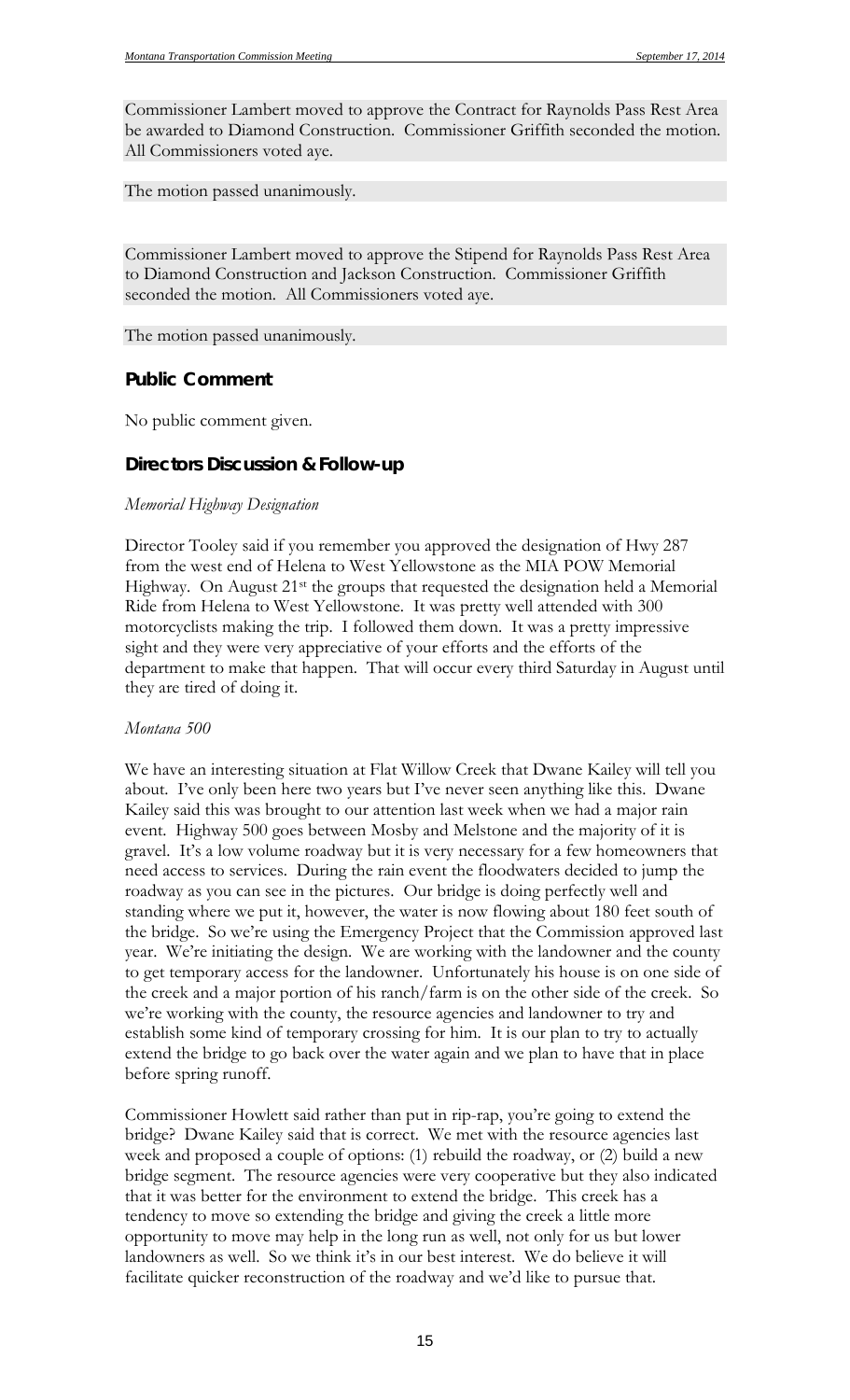Commissioner Griffith asked if this was a project that will be submitted for Emergency Funding. Dwane said that was correct. We are using the ER project to initiate it earlier. We don't know if this will rise to the level of ER based on federal requirements so it may end up coming out of our funds. We will fast-track this and it will ultimately come back to the Commission for your approval for award. Commissioner Lambert asked if this was on a Secondary Highway. Dwane said yes. Commissioner Lambert asked if they fix the problem by putting in the gravel is that going to help the river move? Dwane said one of the options we're looking at for temporarily establishing access for the landowner is what we call a "low water ford" which would be putting gravel in the channel for them to get to other side of the creek. That is an option we're pursuing and the resource agencies seem to be on board with that. There are some challenges with that so we're not sure that's going to be the ultimate temporary access for them. It does have water in it throughout the year. Commissioner Lambert asked if the water was deep. Dwane said it depends in the flow; right now it is not overly deep but it can be very quickly as we saw. Commissioner Lambert asked if the channel was deep where they are looking at putting in the temporary crossing. Dwane said he did not know but I'm assuming they are trying to find a shallower spot. Commissioner Lambert asked how the landowner was getting across now. Dwane said currently he is not, that's why we're working with the county and the resource agencies to get him access. Commissioner Howlett asked if the bridge was connected to roads on both sides. Dwane said it used to be; there is 180 feet of roadway missing on the south side of the bridge.

Commissioner Cobb asked if the bridge was only for one person. Dwane said there were other landowners living in that area but he is the one most impacted. Commissioner Cobb asked how many miles they would have to go around without the bridge. Director Tooley said at least 50 miles. Commissioner Lambert said the go-around road is not conducive to traffic. Dwane said if you're on the south side you'd have to go down to Hwy 12 over to Roundup up to Grass Range and then back again on Hwy 200 to Mosby. Commissioner Howlett asked if it made any sense to channel the water back with rip-rap. Dwane said that was an option, however, the resource agency said that is not in the best interest of the health of the stream, and with permitting issues, we think it's best to go ahead and extend it. We can do that fairly effectively and efficiently. Commissioner Skelton said if you channel it back would it just come right back out of its route and do this again. Dwane said that is very much our concern. Commissioner Lambert asked if you would build on to the bridge that's there. Dwane said that is correct. Commissioner Howlett asked if they would stabilize the channel on the other side. Dwane said they would add rip-rap on the sides of the channel to protect the bridge. We don't have it designed yet but we will use bigger rock rip-rap on the bank of the river to help stabilize the bridge and we'll either use rock or concrete on the approach.

Commissioner Howlett asked if this required any action from the Commission at this point. Dwane Kailey said we are simply providing this for your information. There will be action when we award the contract. Commissioner Lambert asked if the money was coming out of the ER. Dwane said right now it is coming out of the Core Fund rather than Core Federal Fund. Commissioner Griffith asked about the estimate cost. Dwane said at this time we don't have one but we will get that to you as soon as we have it developed.

#### *Approval of Access to System*

Director Tooley said, as the population increases and the economy improves, we see more and more development accessing our system. We are doing system's impact, reviewing and issuing permits, doing the work on a lot of non-MDT funded projects and then asking you to approve those non-MDT funded projects that access our system. In our discussions with the DA's, we are wondering if it would be more effective and efficient if the department reported on those accesses rather than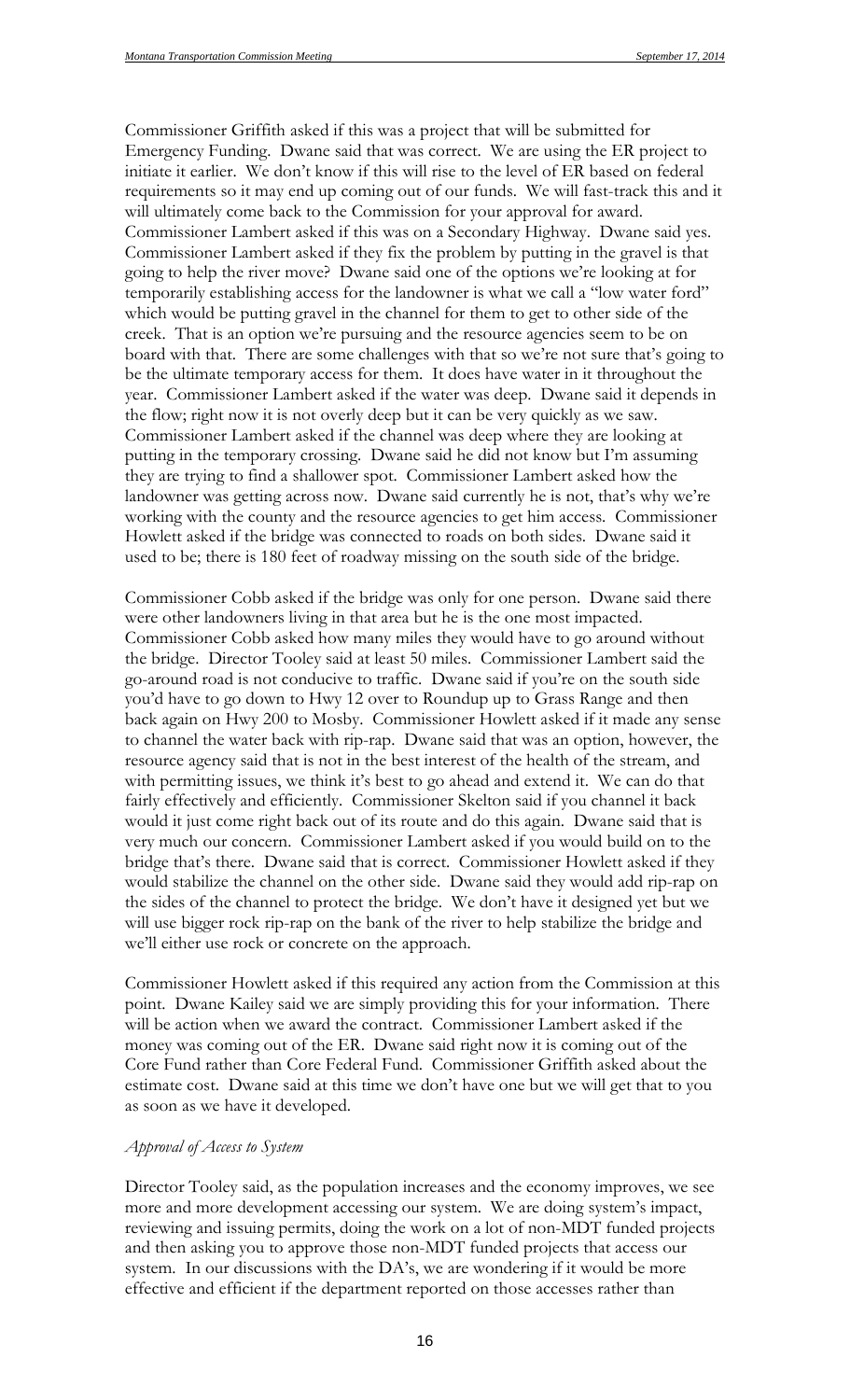seeking your approval. The Governor has asked department directors to look for ways to increase efficiencies to help the economy along through his Main Street Montana Project. This would be one way to do that. The developers are doing the work and we're working with them to make sure they access our system safely. Depending on when the Commission meets, it could slow down that type of progress when, in fact, we've already done the work. We'd like the Commission to consider making that more of a Certificate of Completion type process. You would get the information, ask the questions you need to ask, but basically the department would help the process move along quicker. If you're in concurrence, we would develop a process that would be formalized to get my approval in those instances and provide you regular updates or reports monthly, or whenever you want them, of all those types of projects.

Commissioner Howlett asked about the issue of liability where we have to concur. When we delegate subject to Engineer's Concurrence, we have some protections because we've gone through a formal process. Would that in any way be abridged or compromised? Tim Reardon said he did not see it as any different. If you're delegating that authority, it's no different than delegating the authority to the Chief Engineer to approve plans. I think the Commission, by delegating to the department, is essentially putting the judgment into the department and they simply report back to you to say, based on that authority, we've done this. I don't see any greater liability or lesser liability risk to give it to the agency. Primarily it's a way to expedite some of these developments but there can be local government access issues as well. Say they want to come in and do a project on the system, like an intersection improvement for a city street and you delegate the authority to the Chief Engineer to approve and allow the work to be done. I think the same protections apply there.

Commissioner Howlett said he didn't want to get into the weeds of managing the department. This puts us a little further away from that and that's a good place for me to be. Tim Reardon said most of the type of development we're talking about are residential subdivisions or commercial subdivisions on what was raw land. The developers have to work with the counties and the counties have typically and historically said okay subject to getting the access approval from the department before you get on the state system. That provides the level of protection for planning to go ahead and analyze it. They require the developer to put together the traffic analysis and tell us how many cars, how many turning movements are you going to require and what they are going to do to mitigate that impact. So all that upfront work is being done anyway including the safety analysis.

We've been working on one in the Sidney area for over two years with a developer who has simply not been willing to come through with what we've determined is the necessary mitigation costs. As a result, he doesn't have access to the system. If we'd had more cooperation, we wouldn't be having some of the issues we're having now. We're in court on a couple of different issues. It's really a safety analysis. You've got 32 approaches in a very small segment and adding two more is a problem. So you want that analysis; you want to know if you have a turn lane or if you need some other mitigating factor in designing the approach. All that's being done by the department in any case. The statute requires anything on the system to have the approval of the Commission. So we're proposing to change approval to concurrence by delegating that to the department. Hopefully if the department does it's due diligence up front, subject to the system's impact process and the Chief Engineer looking at the design proposals and the mitigation that's required, then it's a safe way to allow that development to continue. It can be as much as two months ahead of time to get it to the Commission. You can get a lot of work done in two months in building an approach which they can do in one week. For example, in Sidney if those approaches were built they could start selling lots, paving interior roads, and getting the subdivision underway. Commissioner Howlett asked how that would have affected Sidney; it took two years to get it. Tim Reardon said they'd probably be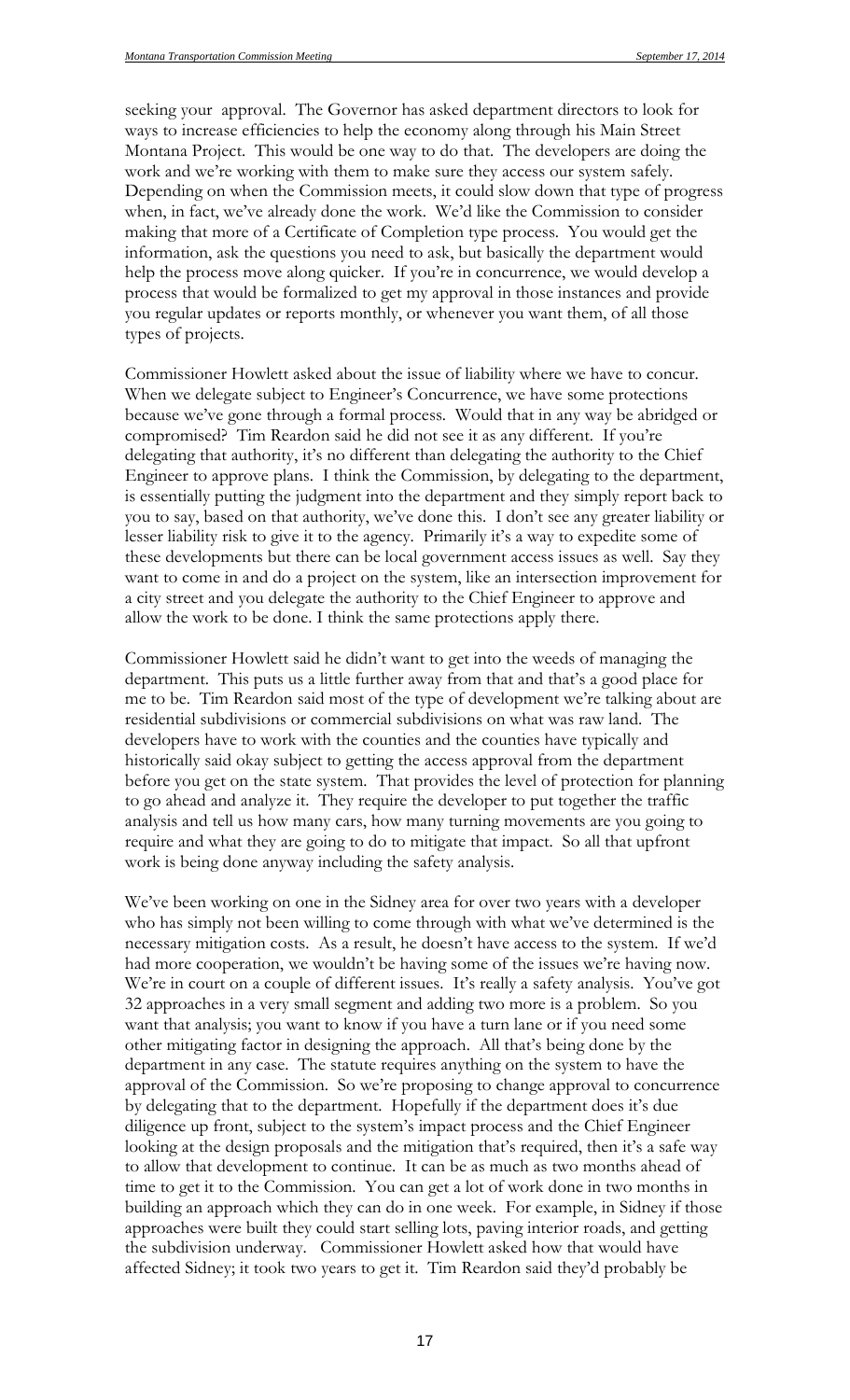having the same fight with Sidney because they are not going to get the approach approved until they comply with mitigation.

Commissioner Griffith said it is sort of like the "one stop shop" thing with trying to get things approved. That part I understand and I'm on board but the things that are not expeditiously needed, I'd rather go through the traditional methods. I'm in agreement there are times that need to done differently. Is there something we can do like that? Director Tooley said there will be more times that it would be more expeditious for the department to approve them than the Commission but we'd be aware of those times. Commissioner Griffith said if it's still concurrence needed, it doesn't matter whether we call it approve or concur. What if the Commission didn't concur? Tim Reardon said it would be somewhat like your Change Orders and Certificates of Completion. That's true. If you delegate it, it's all or nothing. As Director Tooley mentioned, we're still in the process of developing a formal process as to how this would be done. Commissioner Griffith said once we see the process, we can agree or not. When we are working on developments I understand the need to do something like this but not all of them are that way. So if there could be a segregation like what we do for emergencies. I think there is some thought process that needs to be done. The Commission sort of protects the department by going through that. So if we change the process that the Commission just concurs, you don't have the weight of the Commission acting. If there's a way to do it like we do for emergencies, I don't have a problem with that. Commissioner Howlett said we can let the department work on this formal process and see what shakes out. Commissioner Griffith said he was giving his direction so when you're working with it you can keep that in mind and try to incorporate something like that. Director Tooley said Jim Skinner will be the one who comes up with the process and you know he'll write one that protects you and the department and increases efficiency.

Commissioner Cobb said I was thinking that you might have 80% that are just rubber stamped. Those are the ones you want to take care of with concurrence. When you talk about mitigation, what if they appeal if they don't like what you did? That's the part I'm concerned about. I don't have a problem with the 80%. Can we exempt part of the process to mitigate the 20%? Director Tooley said that is exactly what we're aiming for – to bring the ones to you that we all know need to be approved. The ordinary ones, we'd report on.

Lynn Zanto said even today we have a developer in review process. The developers do the study and not analysis, they identify their impacts, and they propose how they'll mitigate them, then we enter into a signed agreement with them before we come before you. Today we are just seeing if the Commission wants to see more about our process but we could do an overview of how the coordinate review process works. That will give you some assurances that these are looked at very carefully, coordinated through the department, coordinated with the local governments that are impacted and that we are truly looking out for the interest of the public. Then we could come up with some options. Commissioner Griffith said I think just notification to the Commission that you're planning on using that process would be helpful. So if there is something that somebody's concerned about, they can put up a red flag and it's not after the fact. So we get notified early that they want to use that process, possibly a note in one of our conference calls. It doesn't have to be acted on, just notification that you're planning on using that process. Lynn Zanto said we can keep a running a list on that. Commissioner Howlett said the idea of bringing it back with some formalities is a good idea so let's do that.

#### *DBE Utilization*

Director Tooley gave the Commission this month's DBE utilization report. At the last conference call we had \$32,000 worth of work and zero reported DBE. Civil Rights went back and checked with the DBE's to determine the amount of engagement they had and realized they were still barely meeting goals. I had some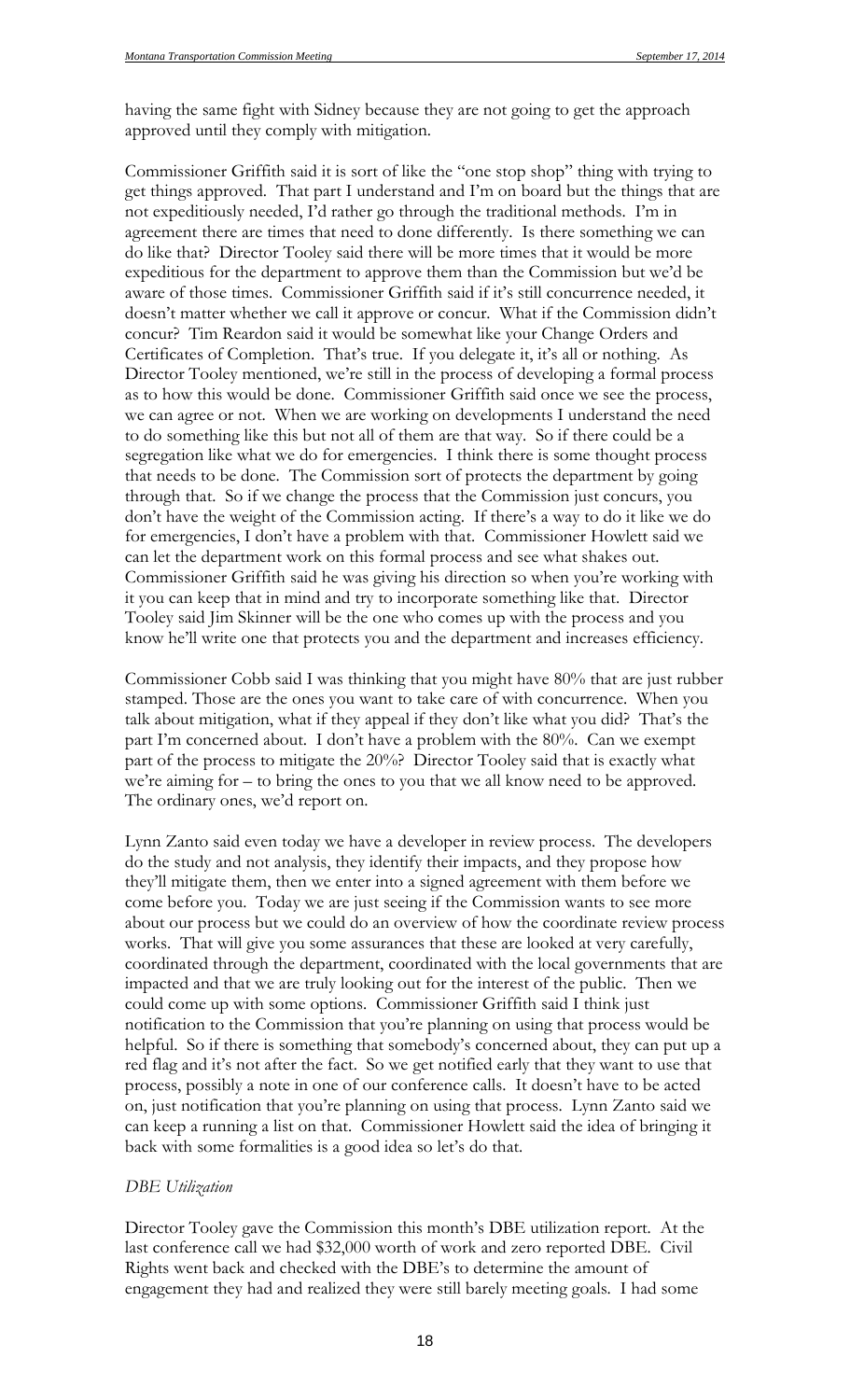conversations with the Montana Contractor's Association about the danger of not reporting DBE utilization and how the Commission was going to view that. Next month you will see an increase in DBE utilization. I don't know if the two are tied but the DBE utilization in the past month has increased. Nine percent of that is from prime contracts but even without the prime contracts we are still above the goal at 3.55%. Commissioner Howlett said I hope we got their attention. Director Tooley said I think we got their attention. We will continue to monitor that on a monthly basis and give you a report every time we speak, otherwise quarterly for sure. Commissioner Howlett said I appreciate them understanding the sincerity with which we approach this.

#### *TCP*

The end of October we'll be discussing the next update to the TCP. You should be hearing from your DA's. I look forward to a robust discussion on the 30<sup>th</sup>. I hope you give your input to the DA's before that time. Commissioner Howlett said they will do the technical work. Again I encourage the Commissioners to not think that you just have to concur in what they say. Ultimately we have to vote on this. Your priorities matter. Again they will provide you the technical data but it's not an automatic rubber stamp. There are issues and debates to be had about priorities in districts so I encourage you to engage in that. That's how we'll move it forward.

#### *FHWA – Tiger Grant*

Kevin McLaury said funding remains an issue and we continue to look to Congress to try to fund a long-term interim solution. Along those funding lines, Tiger 6 was announced last week and Montana was the recipient of one Tiger Project, the Poplar Airport Development and Regional Access Project. It was awarded to the Assiniboine and Sioux Tribes of Fort Peck Reservation for \$692,829.00. The Poplar Airport Redevelopment and Regional Access Project will complete preconstruction activities for transportation improvement associated with two phases of planned commercial and residential redevelopment on the site of the former Poplar Airport on the Fort Peck Reservation in Montana. So we continue to be successful in getting Tiger projects. We've gotten a Tiger project in one form or another in every round. So we've been very successful and continue to look for good things in the future. Commissioner Howlett asked who the applicant was. Kevin McLaury said it was Fort Peck. They are a direct Tribe with Federal Highways and so our Federal Lands Division out of Vancouver, Washington, will be the point of contact for that specific Tiger Grant. They'll be coordinating with my office but Vancouver will be the point of contact when leading the effort with the Tribe since Federal Lands and the Tribe have a direct relationship.

Commissioner Howlett asked if there was an application process yearly for Tiger Grants or how often is that? Kevin McLaury said there is an announcement and a call for projects when Tiger funds are available. Over the years the Tiger funds have varied in amounts but over the years Montana has been very successful. The time varies. Lynn Zanto said it is basically per the annual Appropriations Bill that Congress does. So we don't know for sure when the next round is. Kevin McLaury said it usually happens about once a year if it happens at all. It is on an appropriations cycle and depends on Congress. That is all I have.

#### *Native American Liaison*

Commissioner Howlett said earlier we had some discussions about reinstituting the subcommittee to deal with Native American issues. I'd like to get a status report on that. During Director Reardon's tenure we had discussed a Liaison position. He asked if that could be included that in the Status Report.